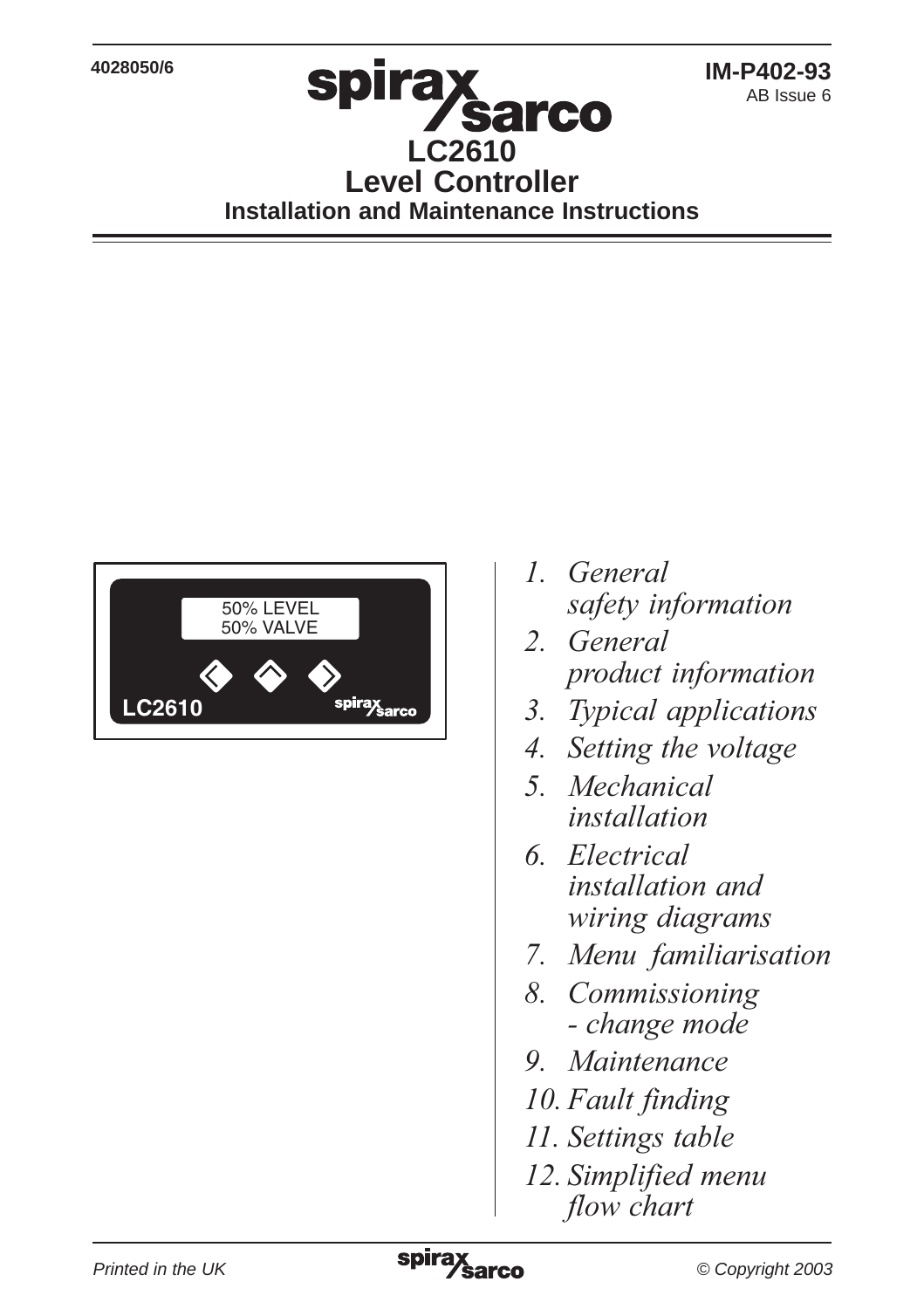## 1. General safety information

**Your attention is drawn to Safety Information Sheet IM-GCM-10 as well as to any National or local regulations.**

**Safe operation of the product depends on it being properly installed, commissioned and maintained by a qualified person in compliance with the operating instructions.**

**It is essential to comply with general installation and safety instructions for pipeline and plant construction, as well as to make proper use of tools and safety equipment.**

**The product is designed and constructed to withstand the forces encountered during normal use. Use of the product for any other purpose, or failure to install the product in accordance with these Installation and Maintenance Instructions, could cause** damage to the product, will invalidate the  $\mathsf{C}\mathsf{C}\mathsf{C}$  marking, and may cause injury or fatality **to personnel.**

#### **Additional Safety Notes:**

#### **Level control and level limiting/alarm products in steam boilers**

**Products /systems must be selected, installed, operated, and tested in accordance with: - Local or National standards and regulations.**

- **- Guidance Notes, (Health and Safety Executive PM5 in the UK).**
- **- The requirements of Approvals Authorities.**
- **- Boiler inspection bodies.**
- **- Boiler manufacturer's specifications.**

**Two independent low water limiting/alarm systems must be installed on steam boilers. Level probes must be installed in separate protection tubes/chambers, with sufficient clearance between the tips, and earth.**

**Each probe must be connected to an independent controller. The alarm relays must isolate the boiler heat supply at low alarm status.**

**A high water alarm may be part of the water level control, or a separate system. An independent high water alarm system must be fitted if it is considered a safety requirement. In this case, the relays must simultaneously isolate the feedwater supply and the boiler heat supply at high alarm status. All boiler water limiters/alarms require regular functional testing.**

**A suitable water treatment regime must be used to ensure continuous safe and correct operation of the control and limiter/alarm systems. Consult the above authorities and a competent water treatment company.**

#### **Warning**

**Isolate the mains supply before removing the controller back since hazardous voltages will be exposed on the controller terminals. This product complies with the requirements of Electromagnetic Compatibility Directive 89/336/EEC by meeting the standards of:**

- **- BS EN 50081-1 (Emissions) and**
- **- BS EN 61000-6-2 (Immunity).**

**The following conditions should be avoided as they may create interference above the limits specified in BS EN 61000-6-2 if:**

- **- The product or its wiring is located near a radio transmitter.**
- **- Excessive electrical noise occurs on the mains supply. Power line protectors (ac) should be installed if mains supply noise is likely. Protectors can combine filtering, suppression, surge and spike arrestors.**
- **- Cellular telephones and mobile radios may cause interference if used within approximately 1 metre (39") of the product or its wiring. The actual separation distance necessary will vary according to the surroundings of the installation and the power of the transmitter.**

**If this product is not used in the manner specified by this IMI, then the protection provided may be impaired.**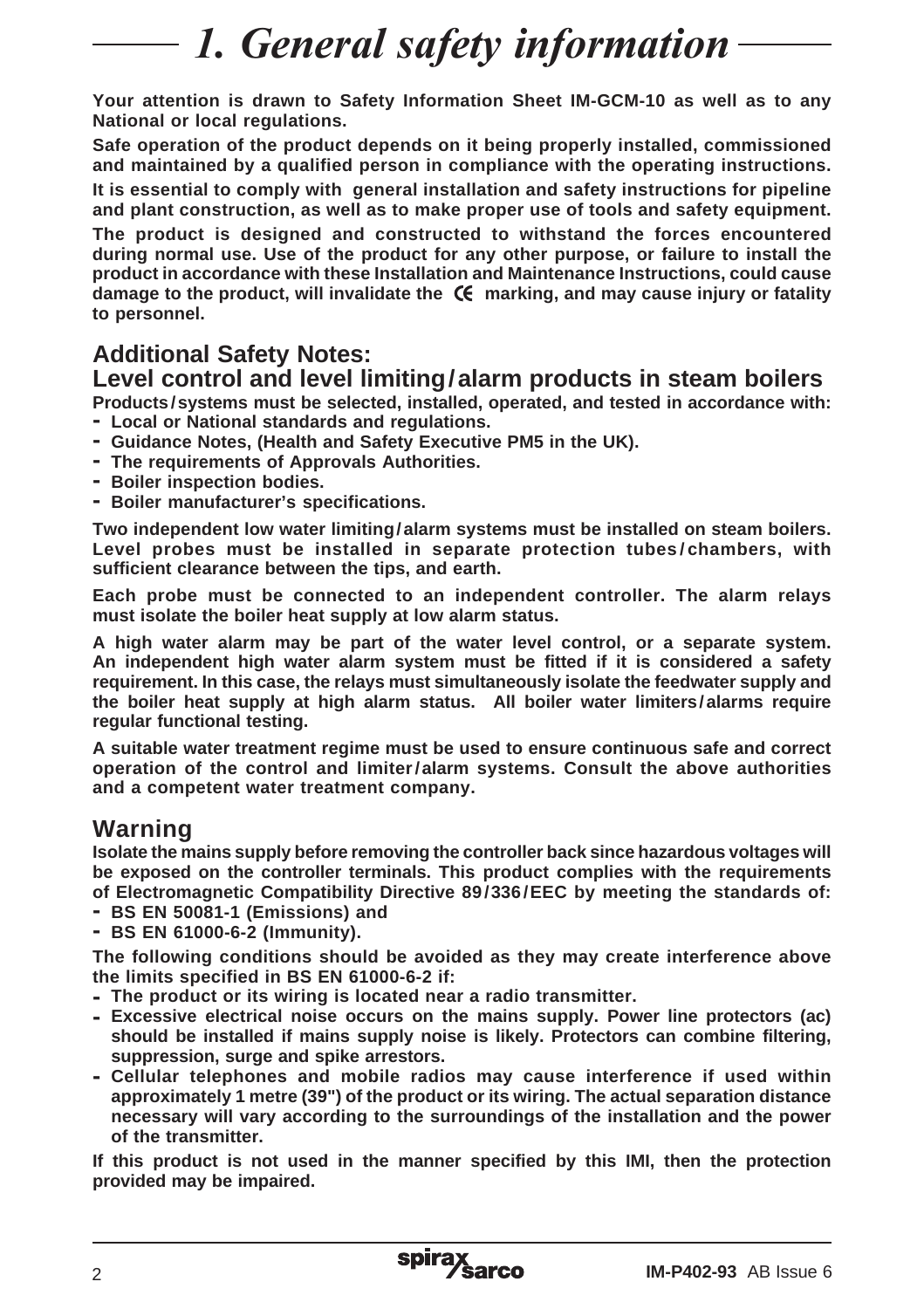## 2. General product information

### **2.1 General**

The LC2610 controller is a panel-mounted instrument for controlling the level of conductive liquids. **The minimum conductivity when used with the LP20/PA20 is 5 µS/cm or 5 ppm.**

All options (apart from the voltage) are selected from a menu on the LCD display using the three buttons on the controller front panel. The buttons are also used to select and set operating parameters.

Direction arrows are displayed, indicating which button to press to select a particular option. **Note:** For additional information see the LC2610 Technical Information Sheet.

#### **2.2 Inputs**

The LC2610 controller can accept a signal from a level probe or transmitter and can be configured to operate with voltage or current devices.

**Note: The probe must be long enough to sense over the complete level range.**

The LC2610 incorporates automatic compensation for the 'wave motion' that can occur in steam boilers. (The wave height is measured approximately every 2 minutes and an appropriate dead band is included in the control loop to minimise valve movement).

 In addition the LC2610 can accept signals from steam and water meters for two and three element control applications (see Section 3).

### **2.3 Function**

The LC2610 compares the signal it receives (from the level probe and steam / water meter) with the set point selected by the user. It then changes its output signal to control the water level in the boiler or tank.

### **2.4 Outputs**

The LC2610's control signal can be configured / wired to work with a pump or a modulating control valve. It also provides relay outputs for high and low level alarms and can provide a 4 - 20 mA retransmission output.



**Fig. 1**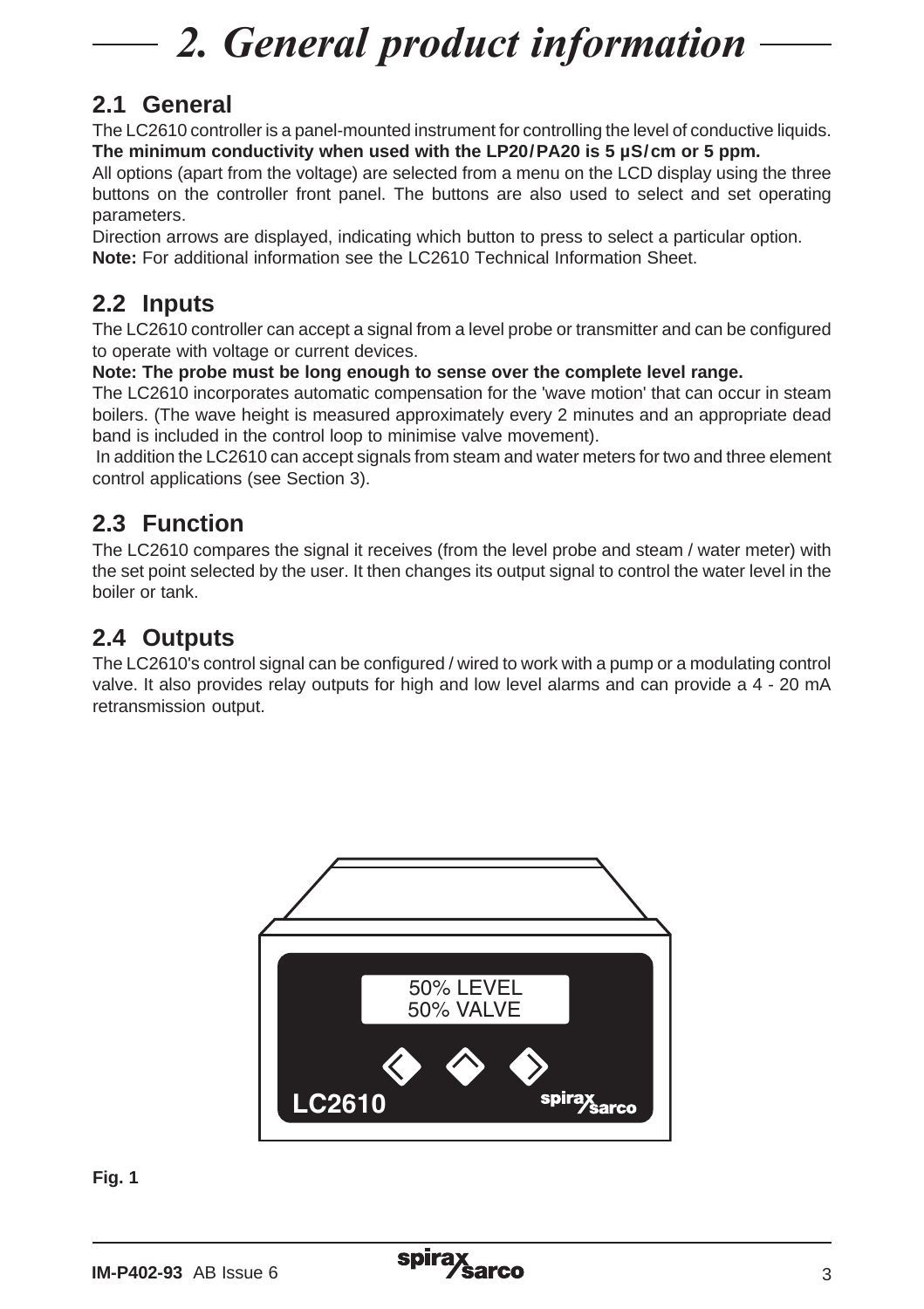## 3. Typical applications

The LC2610 can be configured to control the level of a boiler, tank or vessel, by operating a pump, valve or solenoid. The following diagrams show some typical applications:-

### **3.1 On/off control:**

- **-** Pump control.
- **-** Two alarm outputs.
- **-** 4 20 mA level output.

**Note:** A solenoid valve may be used instead of a pump.



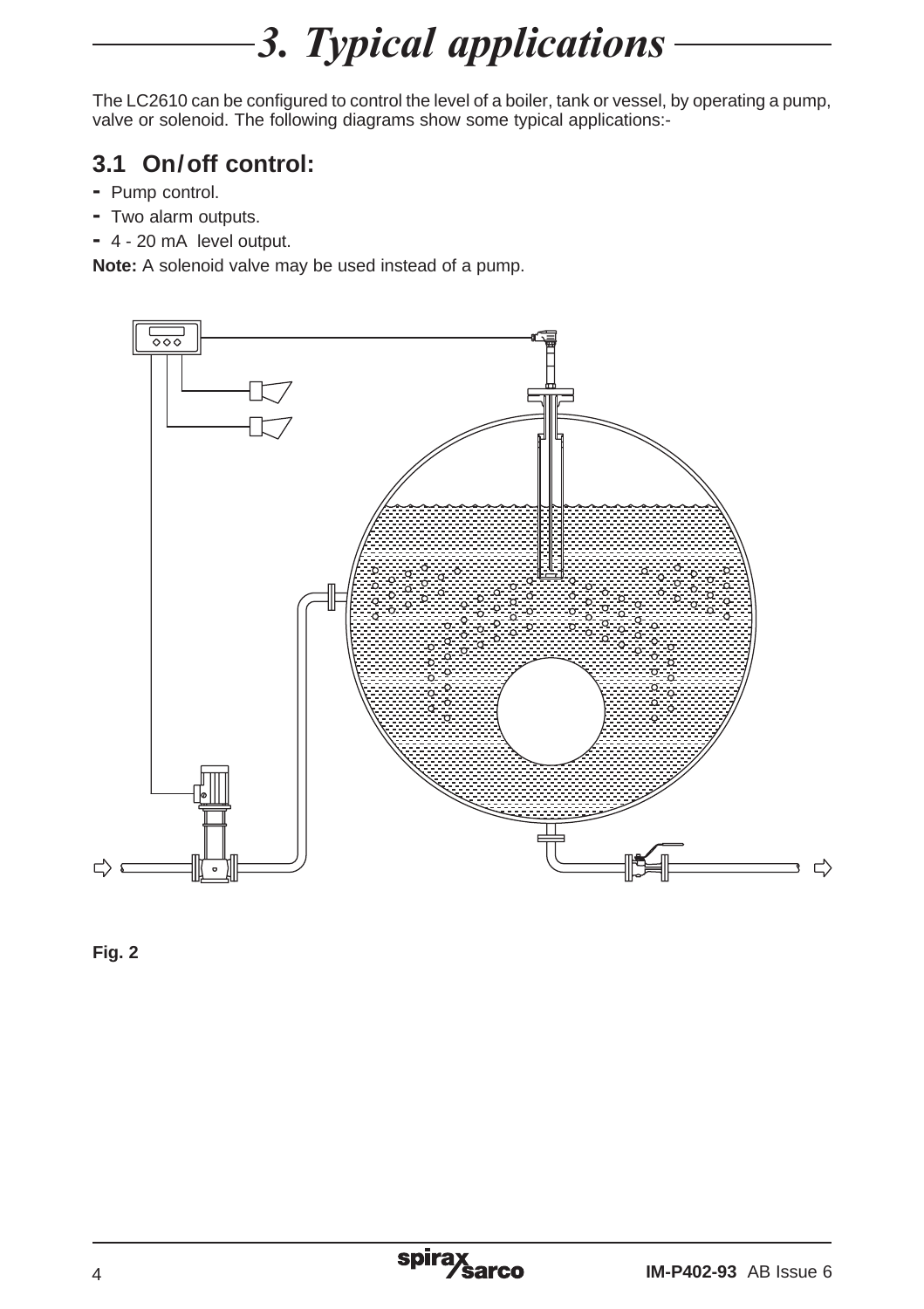### **3.2 Modulating control:**

- **-** Modulating valve control using valve motor drive or 4 20 mA control signals.
- **-** Two alarm outputs.
- **-** 4 20 mA level output.

**Note:** The 4 - 20 mA level output is only available when the LC2610 is configured for valve motor drive systems.



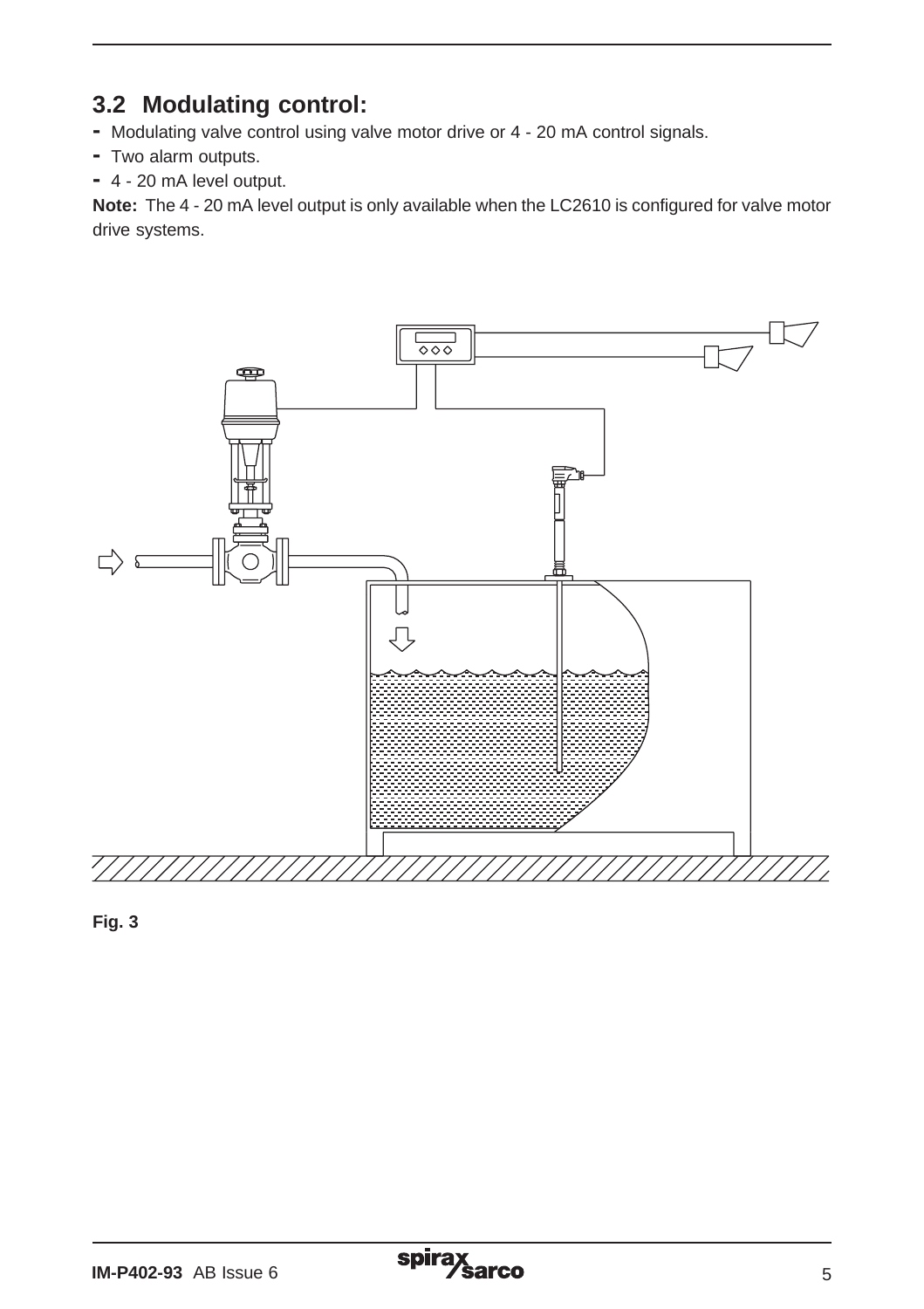### **3.3 Two or three element modulating control:**

- **-** Modulating valve control using valve motor drive or 4 20 mA control signals.
- **-** Two alarm outputs.
- **-** 4 20 mA level output.
- **-** Probe mounted in boiler (in protection tube), or in external chamber.
- **-** Feedback from steam meter.
- **-** Feed forward from water meter.

**Note:** The 4 - 20 mA level output is only available when the LC2610 is configured for valve motor drive systems.



**Fig. 4**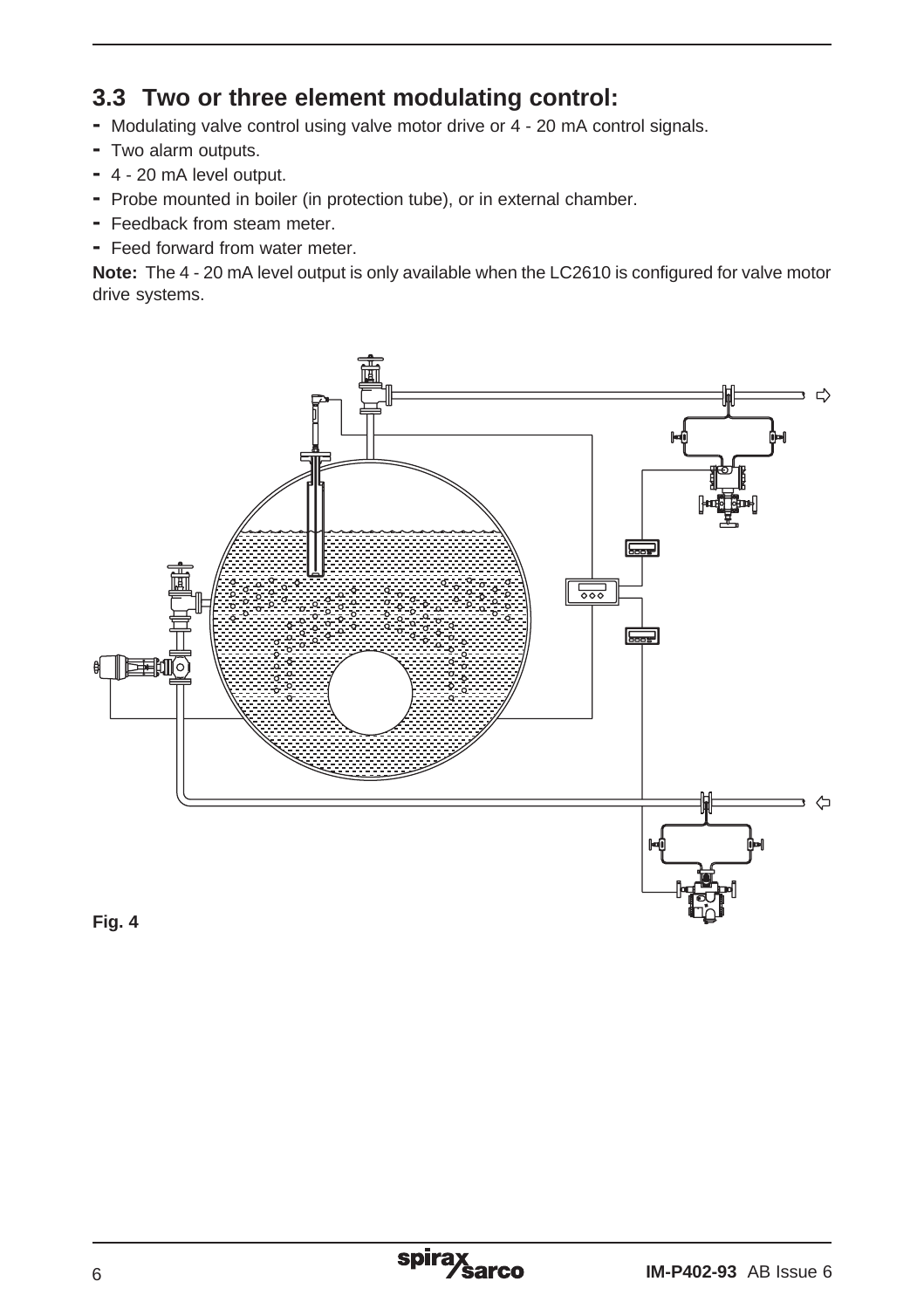## 4. Setting the voltage

The controller is supplied with the voltage switch set to 230 V. The controller is suitable for operation at the following voltages (50 - 60 Hz):-

| 230 V setting             | 198 V - 264 Vac       |
|---------------------------|-----------------------|
| 115 V setting             | 99 V - 132 Vac        |
| Fuse type                 | 20 mm cartridge       |
| Fuse rating               | 100 mA anti-surge (T) |
| Maximum power consumption | 6 VA                  |
| Overvoltage category      |                       |



### **To change the voltage:**

- **-** Disconnect the mains supply.
- **-** Unplug the two connector sockets from the back of the unit.
- **-** Remove the four back panel screws and the panel itself.
- **-** Slide out the PCB. The two-way mains switch is fitted on the PCB next to the transformer
- **-** Select the required working voltage, (shown on the switch slider).
- **-** Refit the PCB, making sure that the two 10-way plugs engage with the sockets on the display PCB.
- **-** Refit the back panel.
- **-** Refit the two connector sockets.

#### **Fuse**

The fuse is next to the mains switch, as shown.

#### **Fuse type**

The controller is fitted with an internal 20 mm cartridge, 100 mA anti-surge (T) fuse. For the UL version, replacement fuses must be UL recognised to maintain the integrity of the approval.

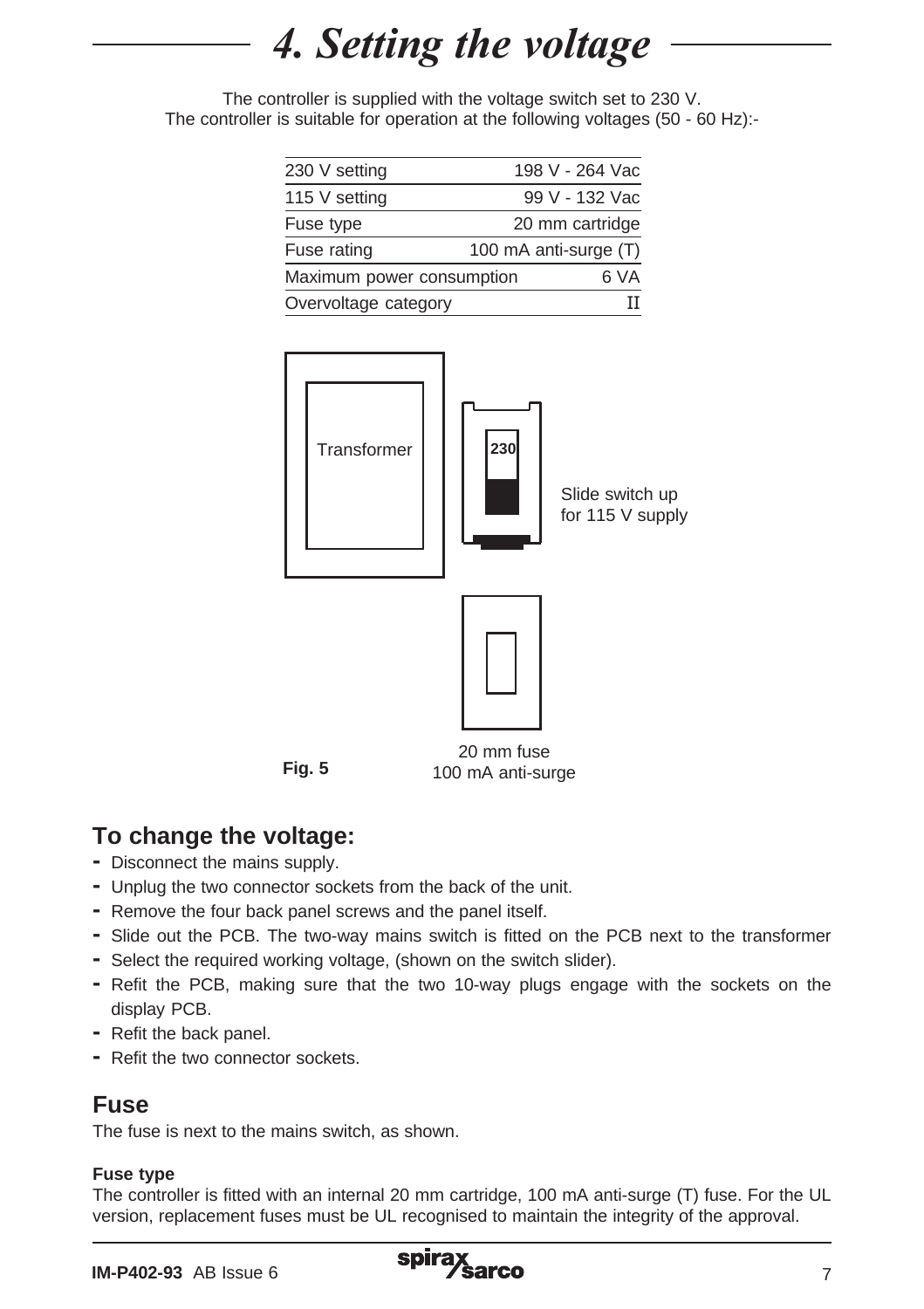## **5. Mechanical installation**

| Maximum ambient temperature                                                                                                                    |  | $55^{\circ}$ C   | (131°F)         |
|------------------------------------------------------------------------------------------------------------------------------------------------|--|------------------|-----------------|
| Minimum ambient temperature                                                                                                                    |  | 0°C              | $(32^{\circ}F)$ |
| Indoor use only                                                                                                                                |  |                  |                 |
| Altitude up to                                                                                                                                 |  | $2000 \text{ m}$ | (6, 561, ft)    |
| Maximum relative humidity 80% for temperatures up to 31°C (87.8°F)<br>Humidity<br>decreasing linearly to 50% relative humidity at 40°C (104°F) |  |                  |                 |
| Maximum cable length - controller to probe<br>$100 \text{ m}$                                                                                  |  |                  | (330 ft)        |

The protection rating is IP65, but note that this only applies to the front panel. The panel must have a smooth surface to maintain this protection rating. Minimum pollution degree 2.

The back of the case is open and unprotected, so the degree of protection will depend on the protection rating of the housing used. Additional sealing is also required between the LC2610 and the panel to maintain the IP65 rating. LC2610 terminals must be enclosed within the panel. For the UL version, this must be a 'Type 1' enclosure.

The LC2610 fits into a 137 x 67 mm panel cut-out, and is retained by the two clips and screws supplied:

- **-** Ensure that the panel has sufficient depth to install the LC2610 and its wiring, including the space required to withdraw the wiring connectors.
- **-** Ensure that there is sufficient clearance at each side of the case to fit the retaining clips and screws.
- **-** Make a cut-out in the panel (final size to be 137 x 67), and remove any burrs on the cut edges to allow the unit to seat properly. We recommend that the cut-out is made slightly undersize at first, and filed to fit, as there is only a small lip on the LC2610 case.
- **-** Fit the LC2610 into the panel, and slot the side clips into place on the sides of the case.
- **-** Tighten the retaining screws against the back of the panel, but do not over-tighten.



#### **Fig. 6**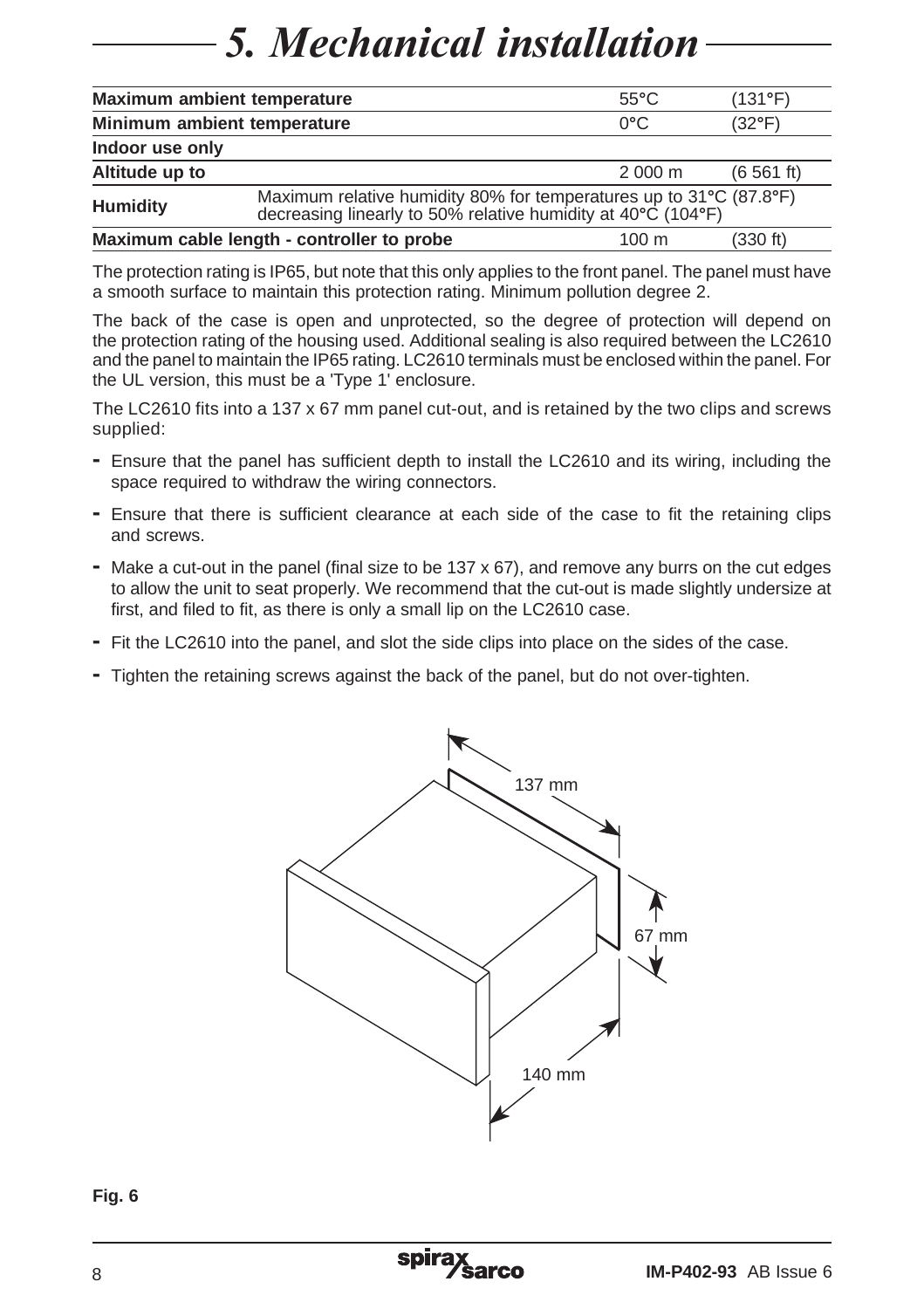## **6. Electrical installation** and wiring diagrams

**6.1 General wiring diagram (All relays shown in the power off position)**

**Note:**

**It is essential to select the correct sensitivity on the PA20 preamplifier, (see the PA20 Installation and Maintenance Instructions for details). Tighten the terminals to 0.8 N m (7 lbf in).**

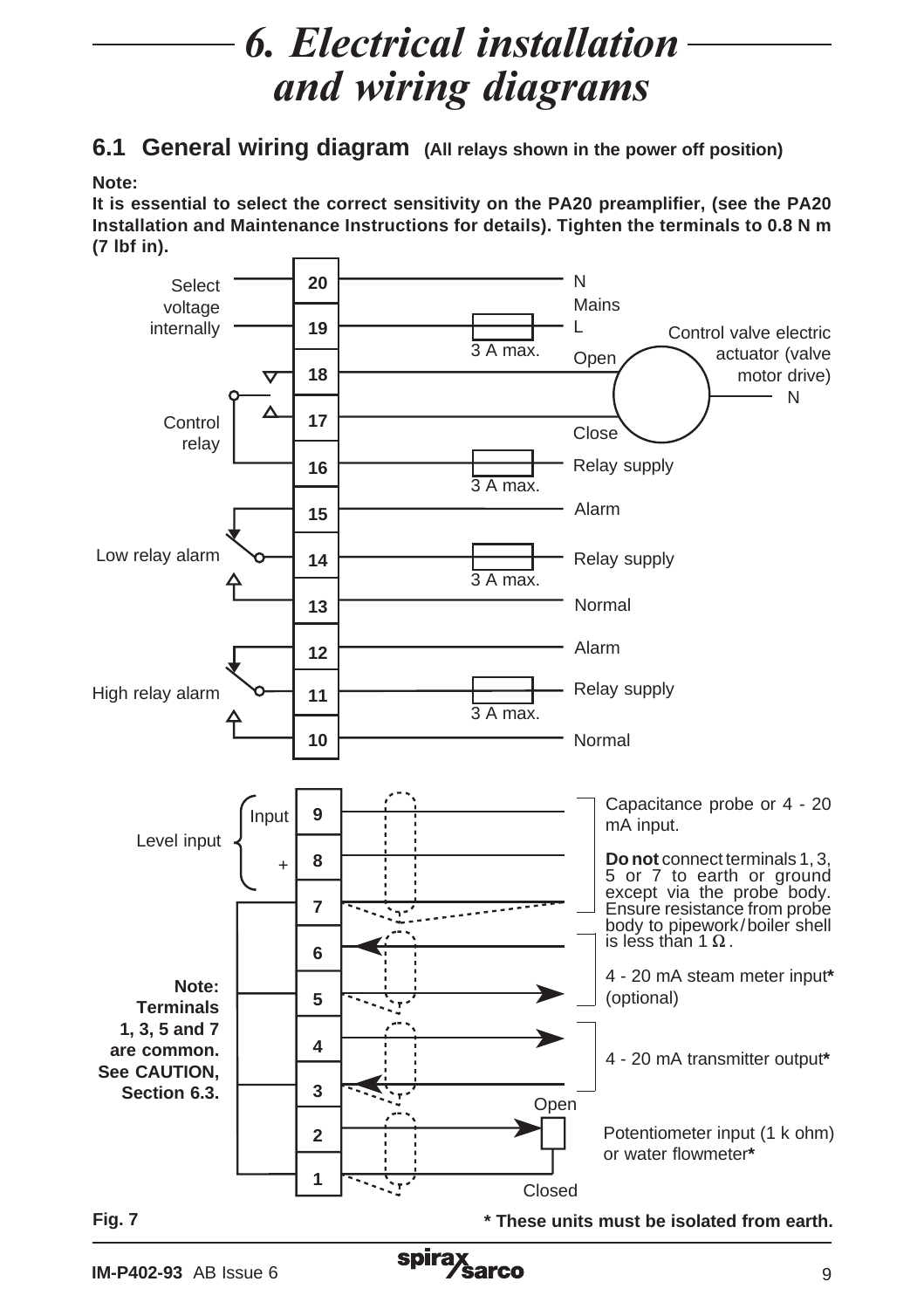### **6.2 Wiring diagram UL version**

**PA20 preamplifier and LP20 capacitance probe**

(see PA20 and LP20 Installation and Maintenance Instructions)



**Do not** connect terminals 1, 3, 5 or 7 to earth or ground except via the probe body. Ensure resistance from probe body to pipework/boiler shell is less than 1  $\Omega$ .

#### **Fig. 8**

#### **Relay rating table:**

| <b>Version</b>   | Relay load type                     | Rating                   |  |
|------------------|-------------------------------------|--------------------------|--|
| <b>Standard</b>  | Resistive at 250 Vac                | 3 A                      |  |
|                  | Inductive at 250 Vac                | 1 A                      |  |
| <b>UL listed</b> | Lamp or resistive at 240 Vac        | 3 A                      |  |
|                  | Tungsten fialment at 240 Vac        | 1 A                      |  |
|                  | AC motor at 240 Vac                 | $\frac{1}{4}$ HP (2.9 A) |  |
|                  | AC motor at 120 Vac                 | $1/10$ HP $(3 A)$        |  |
|                  | Pilot duty (control circuits/coils) | $C300$ (2.5 A)           |  |

Cabling should be installed in accordance with BS 6739 - Instrumentation in process control **\*** systems: Installation design and practice or local equivalent.

For the US and Canadian markets the controller must be wired in accordance with the National and Local Electrical code (NEC) or Canadian Electrical Code (CEC).

#### **Note:**

Screened high temperature, 3 core, 1 mm**²** (18 - 16 AWG) copper cable is required for the probe wiring. The maximum permitted length is 100 metres (328 ft). Use cable with a suitable temperature rating for the installation. Pirelli FP200 or Delta Crompton Firetuf OHLS are suitable cables for the standard version. Use NEC Class 1 wiring for the UL version. Connect the screens as shown in the wiring diagrams.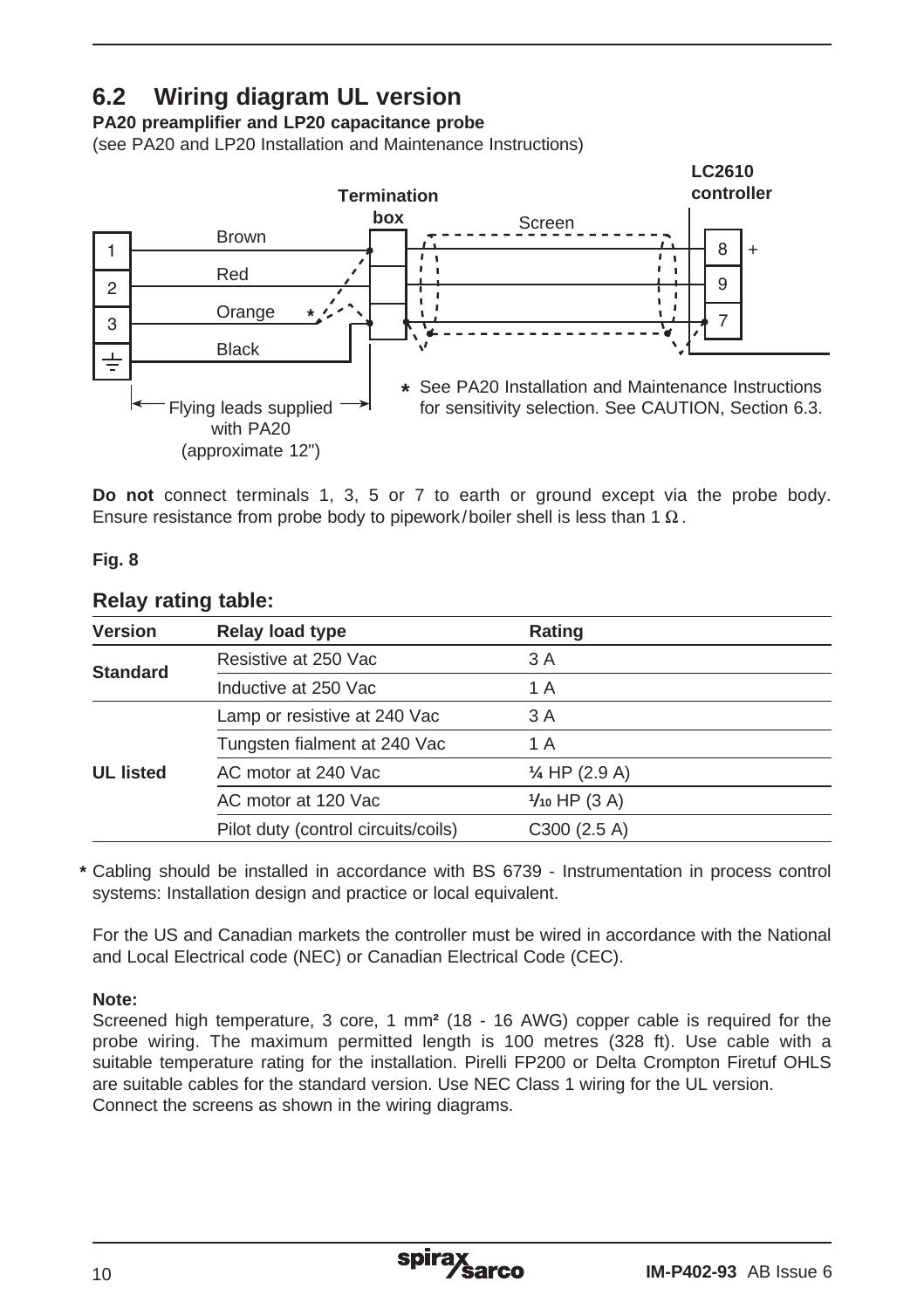#### **6.3 Screen connection**

To avoid damage to the product, screens must be installed as follows:

- **-** An earth current loop is created if a wire or screen is connected between two earth points, which are at different potential (voltage).
- **-** The preamplifier and controller screen are only connected to earth at one end, i.e. at the PA20 earth terminal.

#### **Note: The PA20 earth terminal is a functional earth rather than a protective earth.**

- **-** A protective earth provides protection from electric shock under a single fault condition.
- **-** This product has double insulation and therefore does not require a protective earth.
- **-** A functional earth is used in order for the product to operate.
- **-** In this application, the earth (tank/boiler shell) is used as the common of the probe/preamplifier.
- **-** It also provides a sink /drain for any electrical interference.
- **-** Ensure that the screen is connected to the common of the LC2610 (terminal 7) and to the earth terminal of the PA20.
- **-** The LC2610 common terminal is internally isolated from earth.
- **-** The common terminal must only be earthed via the PA20.

#### **CAUTION:**

**Do not connect the common terminals (1, 3, 5 and 7) to an earth local to the controller. To do so may induce an earth current loop, which may reduce the performance or damage the product.**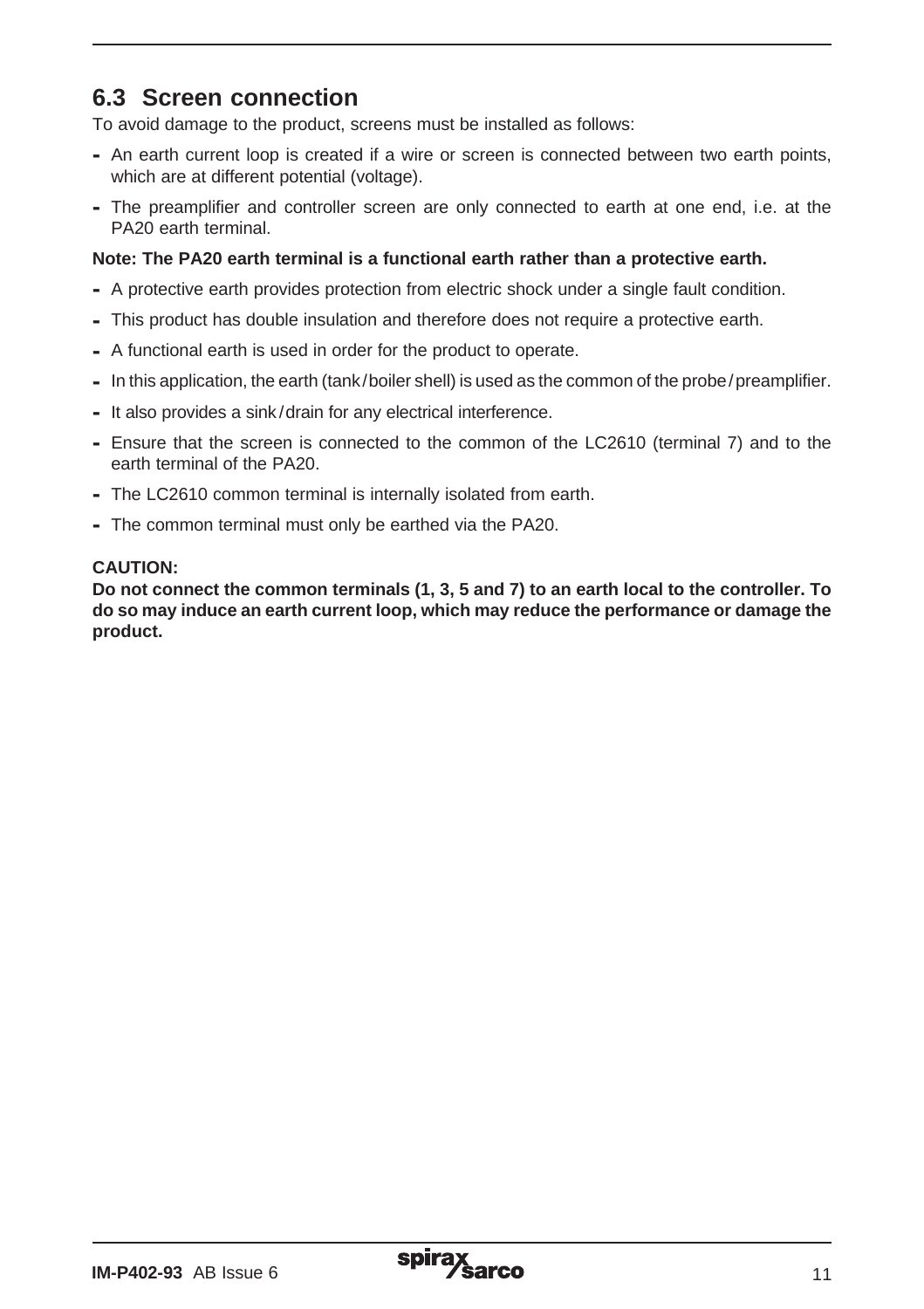#### **6.4 Level inputs - options (All relays shown in the power off position)**

**Note: It is essential to select the correct sensitivity on the PA20 preamplifier, (see the PA20 Installation and Maintenance Instructions for details).**



- **2.** Terminal 8 provides loop power of 18 30 Vdc.
- **3.** Input resistance between terminals 7 and 9 is 100  $\Omega$ .

#### **LP20 / PA20 wiring notes**

- **1.** Terminals 7, 5, 3 and 1 are linked inside the controller and are earthed via the LP20/PA20.
- **2.** Terminal 8 provides a drive voltage 18-30 Vdc.
- **3.** Input resistance between terminals 7 and 9 is 13 k  $\Omega$ .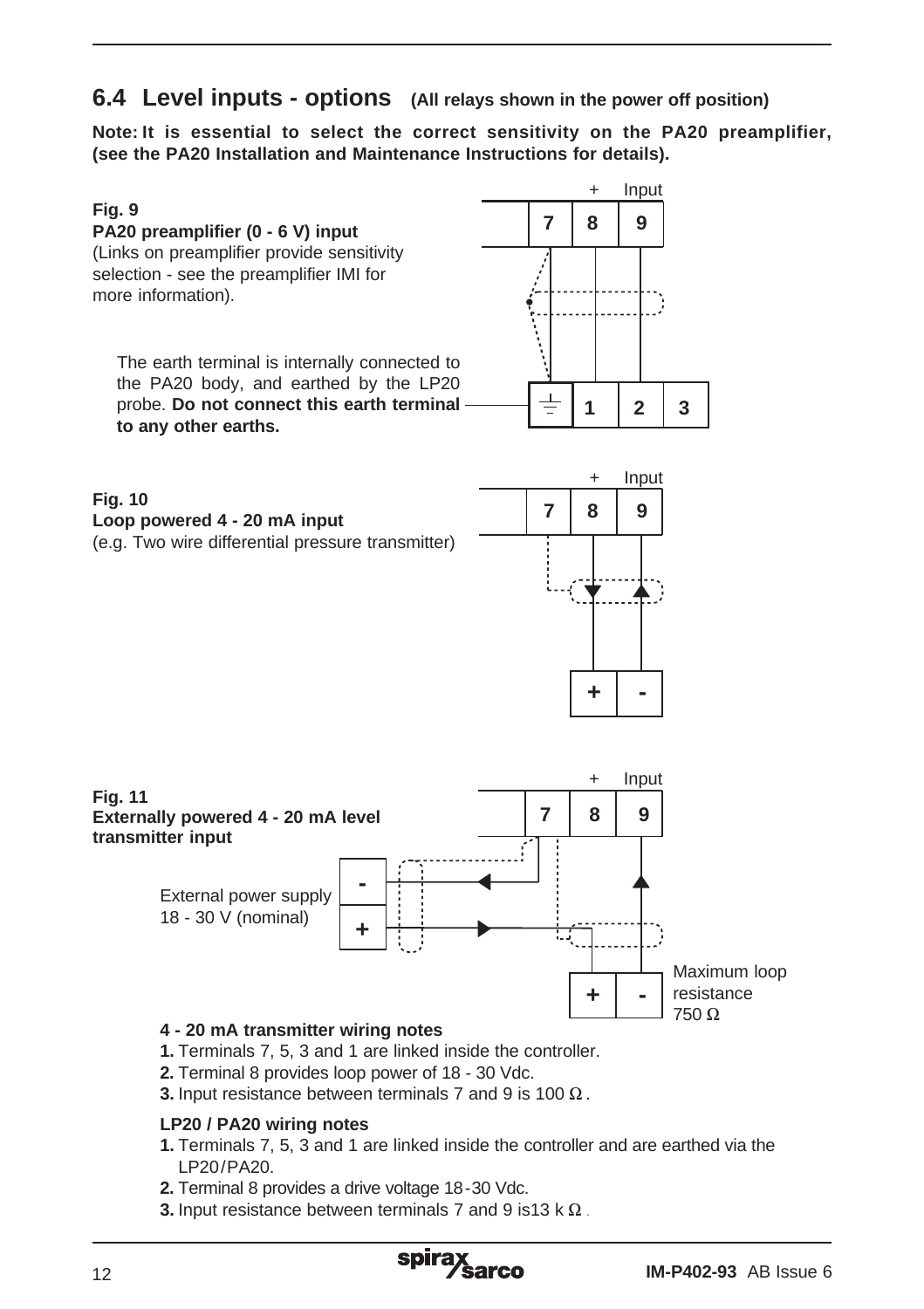**6.5 Wiring - on/off control (All relays shown in the power off position)**

**Note: It is essential to select the correct sensitivity on the PA20 preamplifier, (see Installation and Maintenance Instructions for details).**



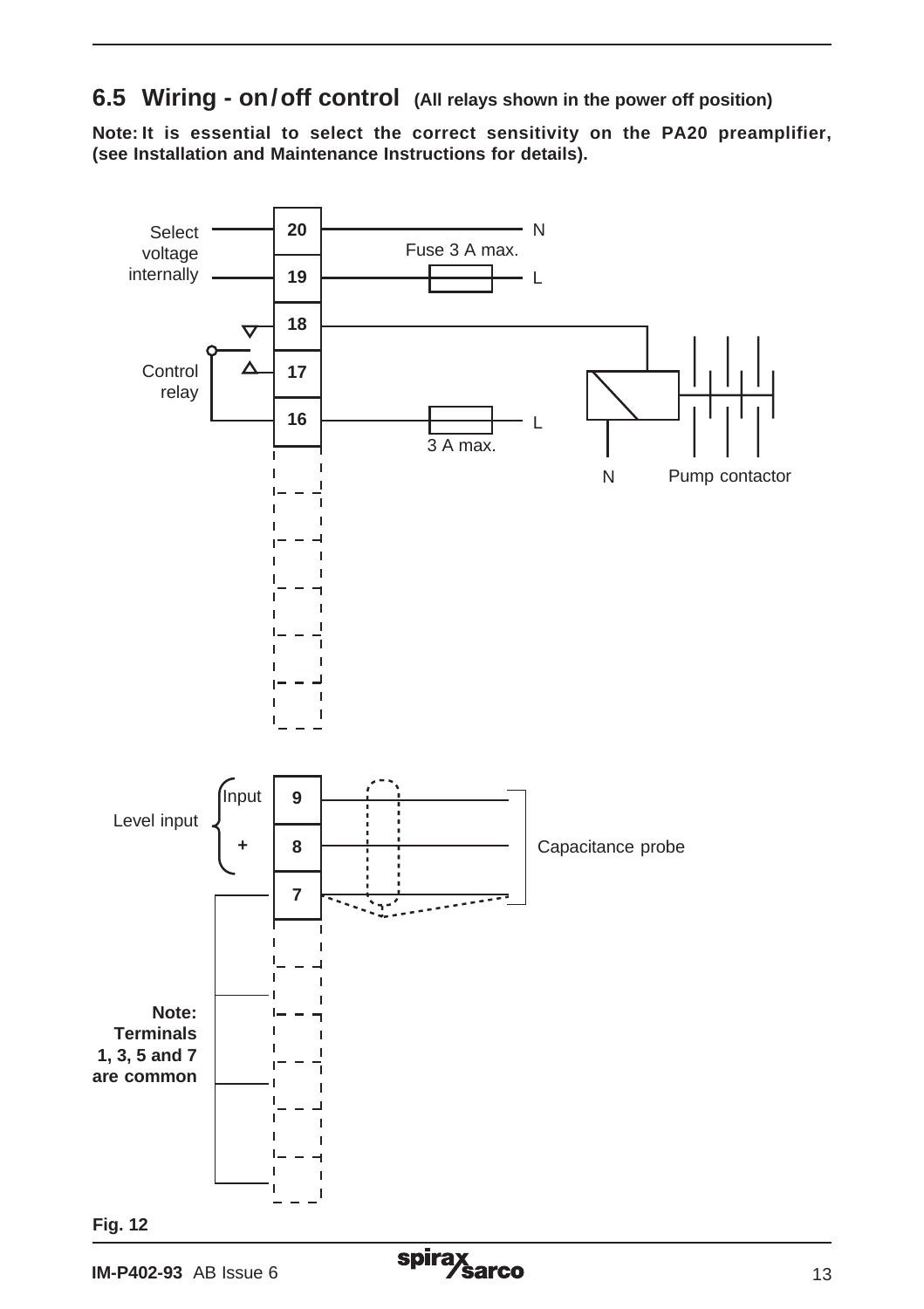### **6.6 Wiring - modulating control with 4 - 20 mA positioner**

**(All relays shown in the power off position)**

**Note: It is essential to select the correct sensitivity on the PA20 preamplifier, (see Installation and Maintenance Instructions for details). 4 mA always represents valve closed, and 20 mA represents valve open, regardless of whether 'pump in' or 'pump out' is selected.**

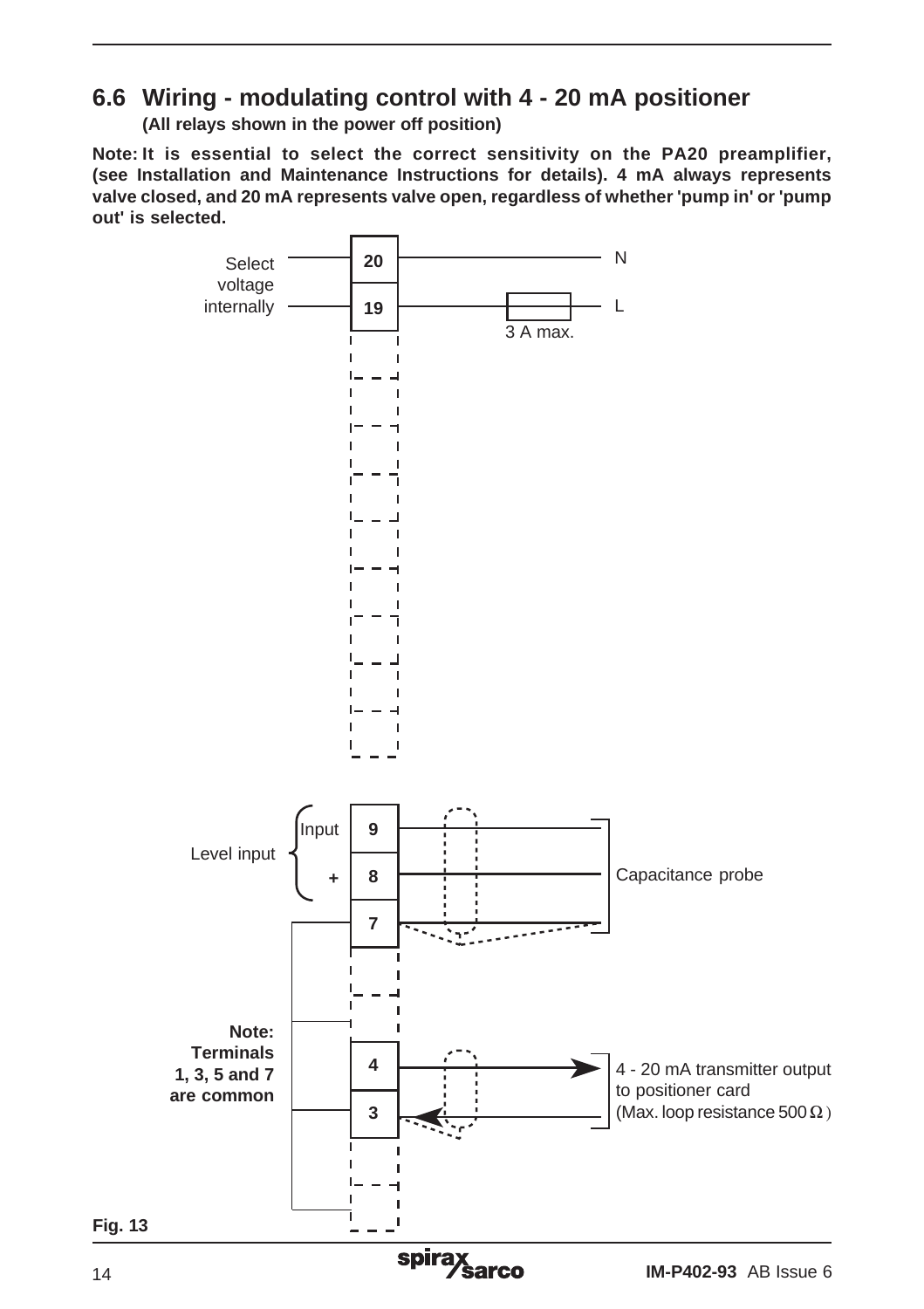### **6.7 Wiring - modulating control (electric actuator with feedback potentiometer)**

**(All relays shown in the power off position)**

**Note: It is essential to select the correct sensitivity on the PA20 preamplifier, (see Installation and Maintenance Instructions for details).**

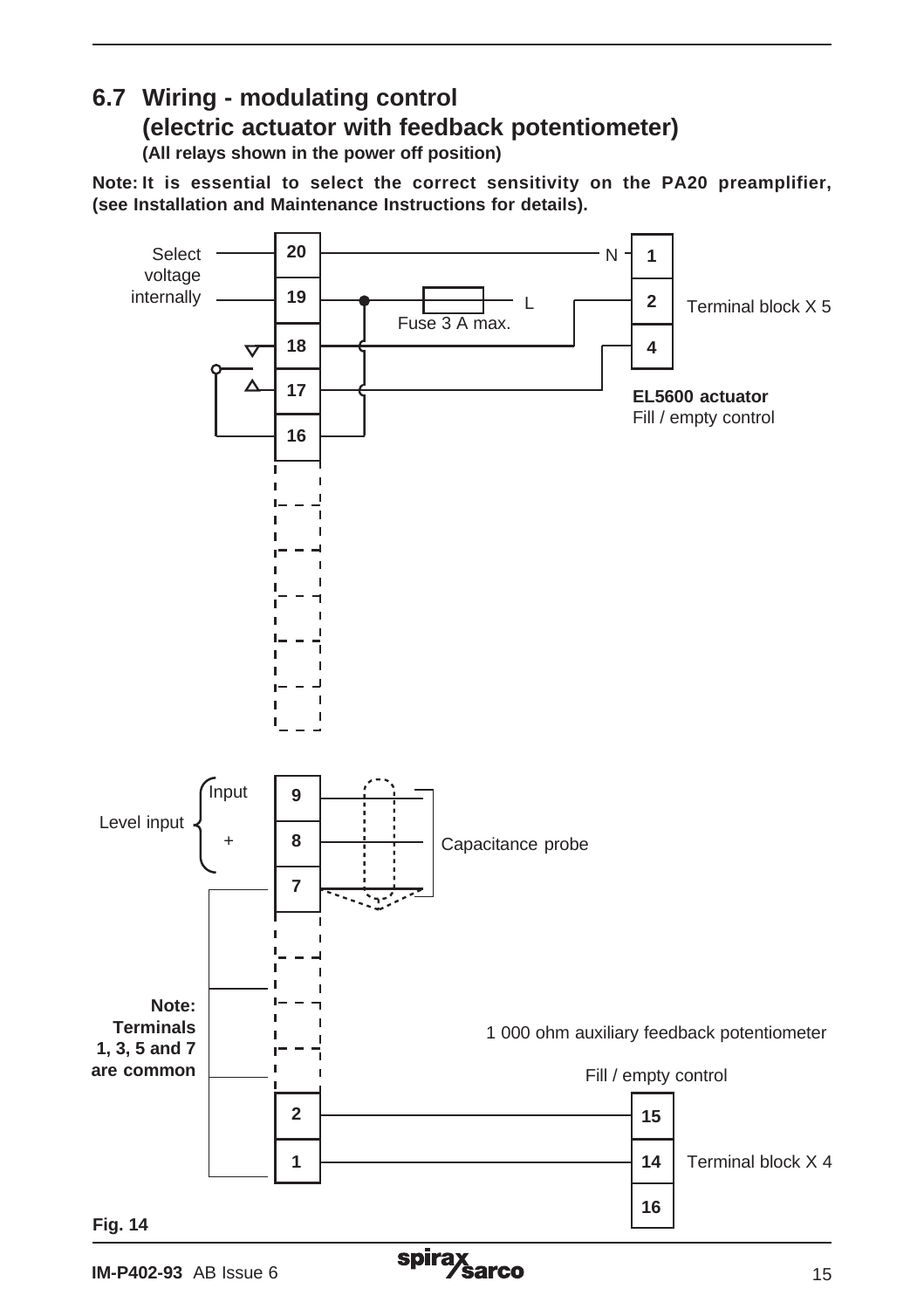#### **6.8 Steam meter input for 2 and 3 element control systems**

Externally powered 4 - 20 mA steam flowmeter

**CAUTION: Controller terminal 5 (steam meter -ve) may be earthed by level probe.** Resistance between terminals 5 and 6 is 100  $\Omega$ .





#### **6.9 Water meter input for 3 element control systems**

Can be used with valve motor drive or 4 - 20 mA positioning.

Externally powered 4 - 20 mA water flowmeter.

**CAUTION: Controller terminal 1 (water meter -ve) may be earthed by level probe.**

Resistance between terminals 5 and 6 is 100



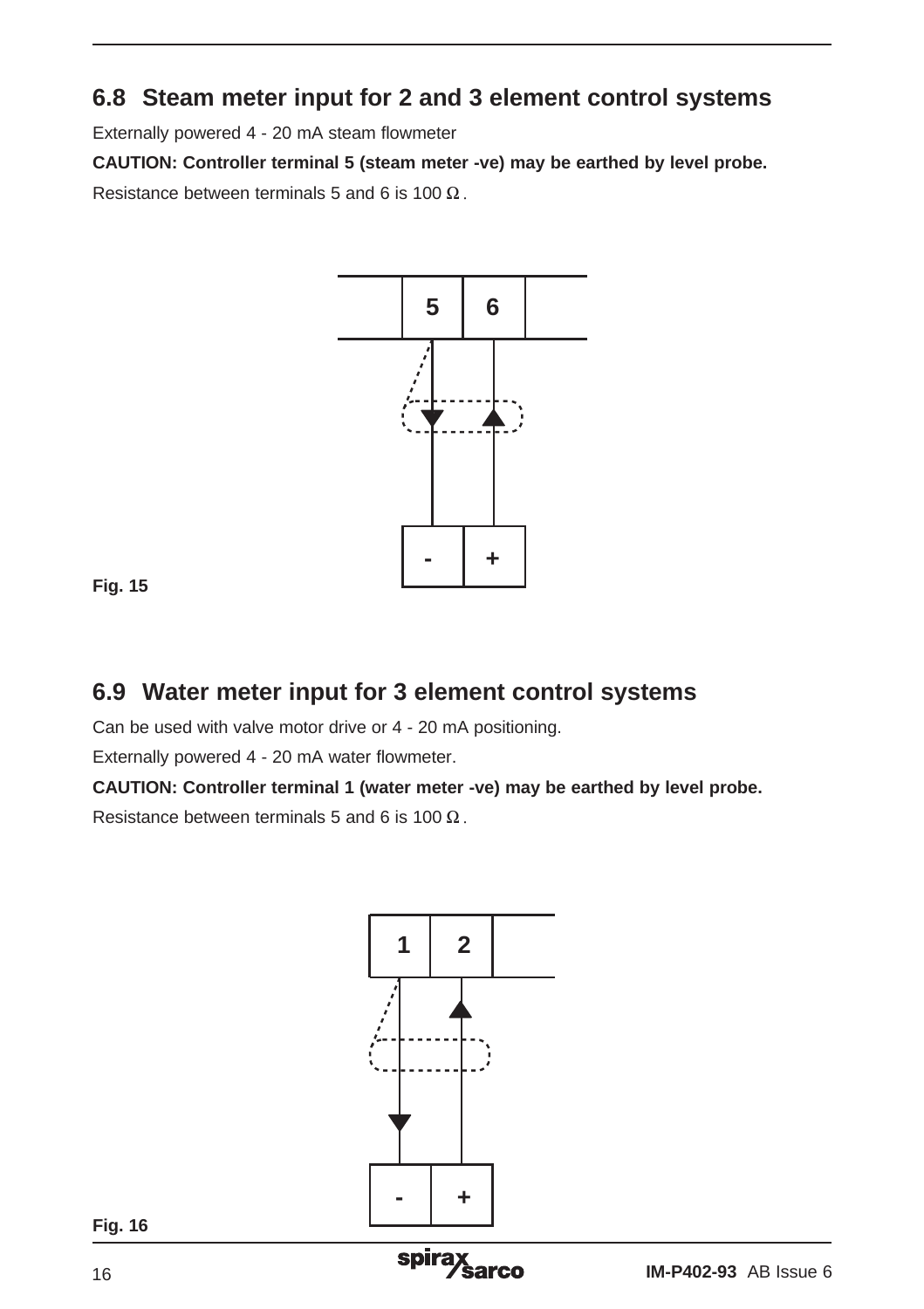#### **6.10 Alarm relays (All relays shown in the power off position)**

 **Figures 17 and 18 are typical alarm circuit wiring diagrams. The fuse rating must not exceed 3 A. Controller and all relay mains supplies must be on the same phase.**



**High**

**Fig. 17**



**Fig. 18**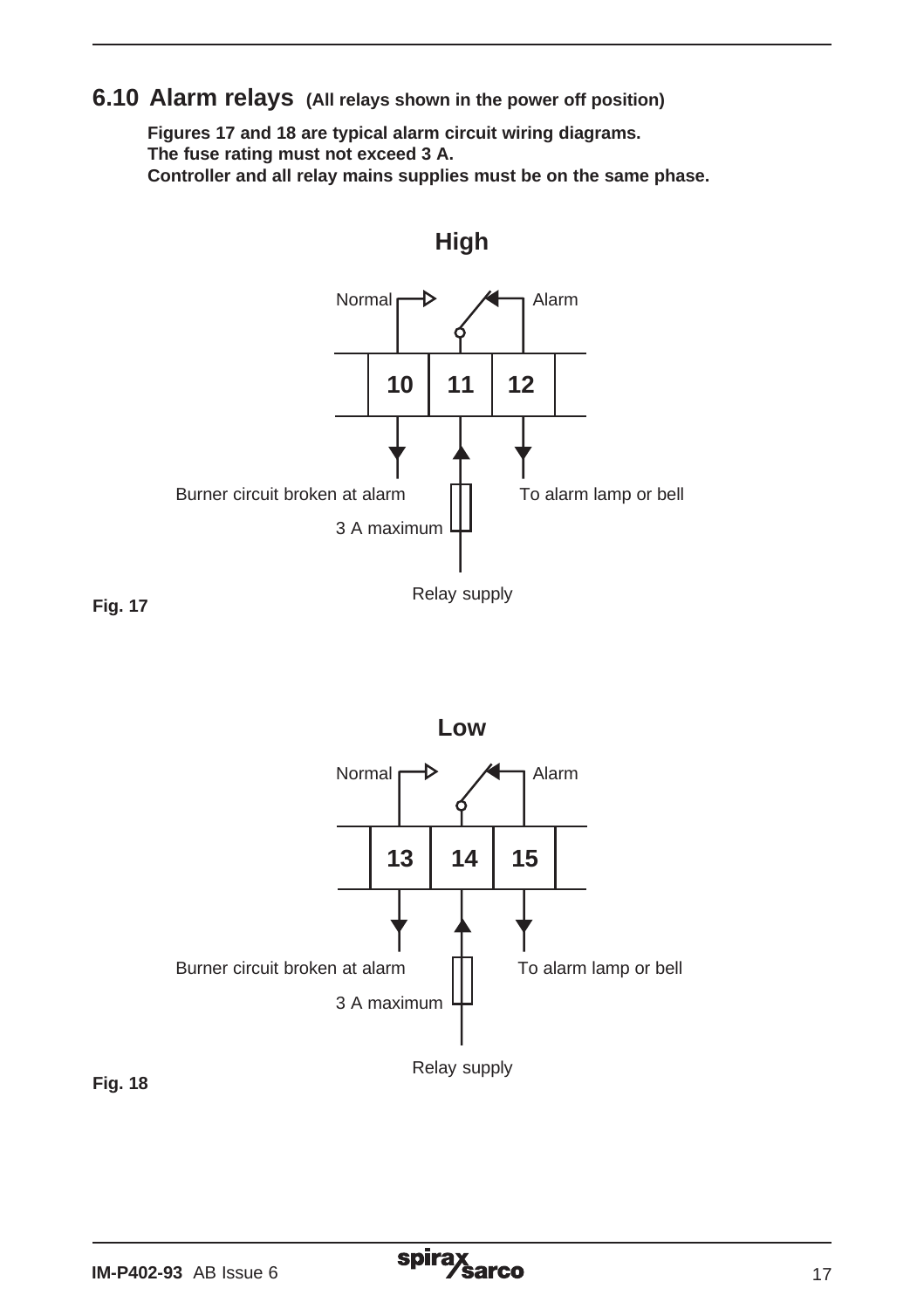## 7. Menu familiarisation

This Section explains how the controller functions are organised and enables the first time user to understand the purpose of the controller modes and settings. These are:-

#### **7.1 Run mode**

**This is the mode used for normal daily operation, and has two settings:-**

**AUTO:** This is the normal setting used once the controller has been commissioned.

**DISPLAY:** Used to view the controller settings without making any changes, and best for familiarisation.

#### **7.2 Set-up mode**

**This mode is used for commissioning, and consists of:**

#### **Manual**

Allows the user to take manual control of the valve, and is normally only used during commissioning.

#### **Change**

Used to commission the controller. It allows the controller to be configured to suit the type of input, the type of control, as well as the type of control device (pump or valve) that will be used in the system. **Be careful not to inadvertently make any changes until you understand the system layout.**

#### **7.3 Using the buttons to select options**

The display shows the name of the menu on the top line and the available options on the lower line. A flashing item on the display means that the user has a choice, and may change the menu item or the setting by pressing one of the buttons. An arrow on the display shows the user which button to press to make a particular change. The status of the unit is shown on the lower line of the display at all times  $-\mathbf{A} =$  Automatic control,  $\mathbf{M} =$  Manual control.

**Note:**- Some of the diagrams show 'X' instead. This is because either 'A' or 'M' may be displayed on the screen depending on options previously selected.

### **7.4 Entering the INPUT CODE**

When the controller is switched on for the first time the two digit **INPUT CODE** (security code) '00' must be entered. This code must be entered each time the controller is used, apart from when entering display mode. Use the buttons as shown to enter the code.

**Note:** The display will show the software issue, e.g. '\*E' when this menu is entered.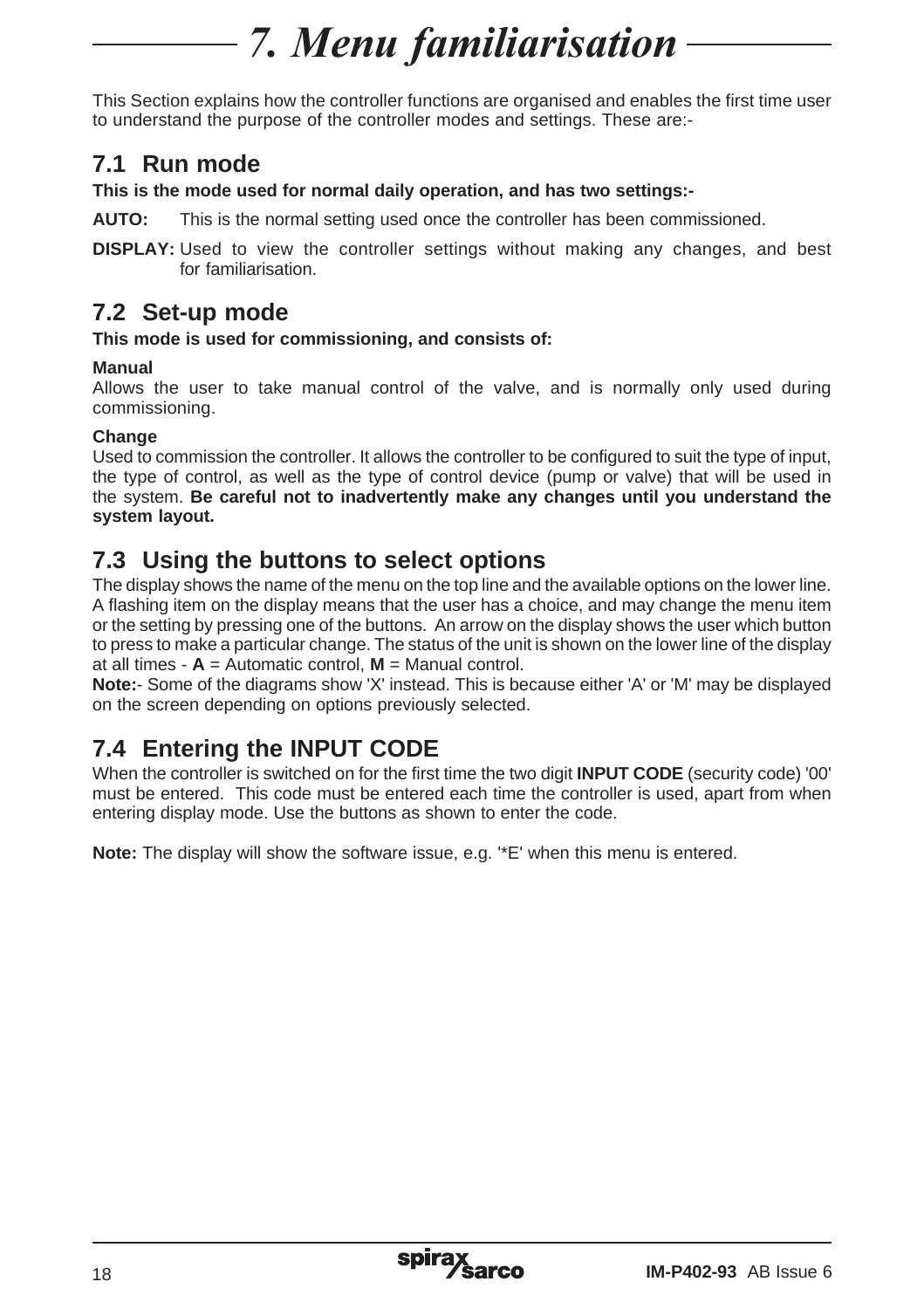### **7.5 Changing the INPUT CODE**

The input code may be changed if required, as shown below.

**Note 1** :- If the controller is switched off while in **MANUAL**, an input code will be requested when the unit is switched on again. If the controller is switched off while in **AUTO**, the 'normal operational display' will appear when the unit is switched on again, and actual control will resume - see below.

**Note 2** :- **'xxxxxxxxx'** is shown on the diagram below. This will, in reality, show the word '**VALVE**' if valve control is selected, '**FLOW'** if a water meter is selected, or by **'PUMP ON / PUMP OFF'** if on / off control is selected.

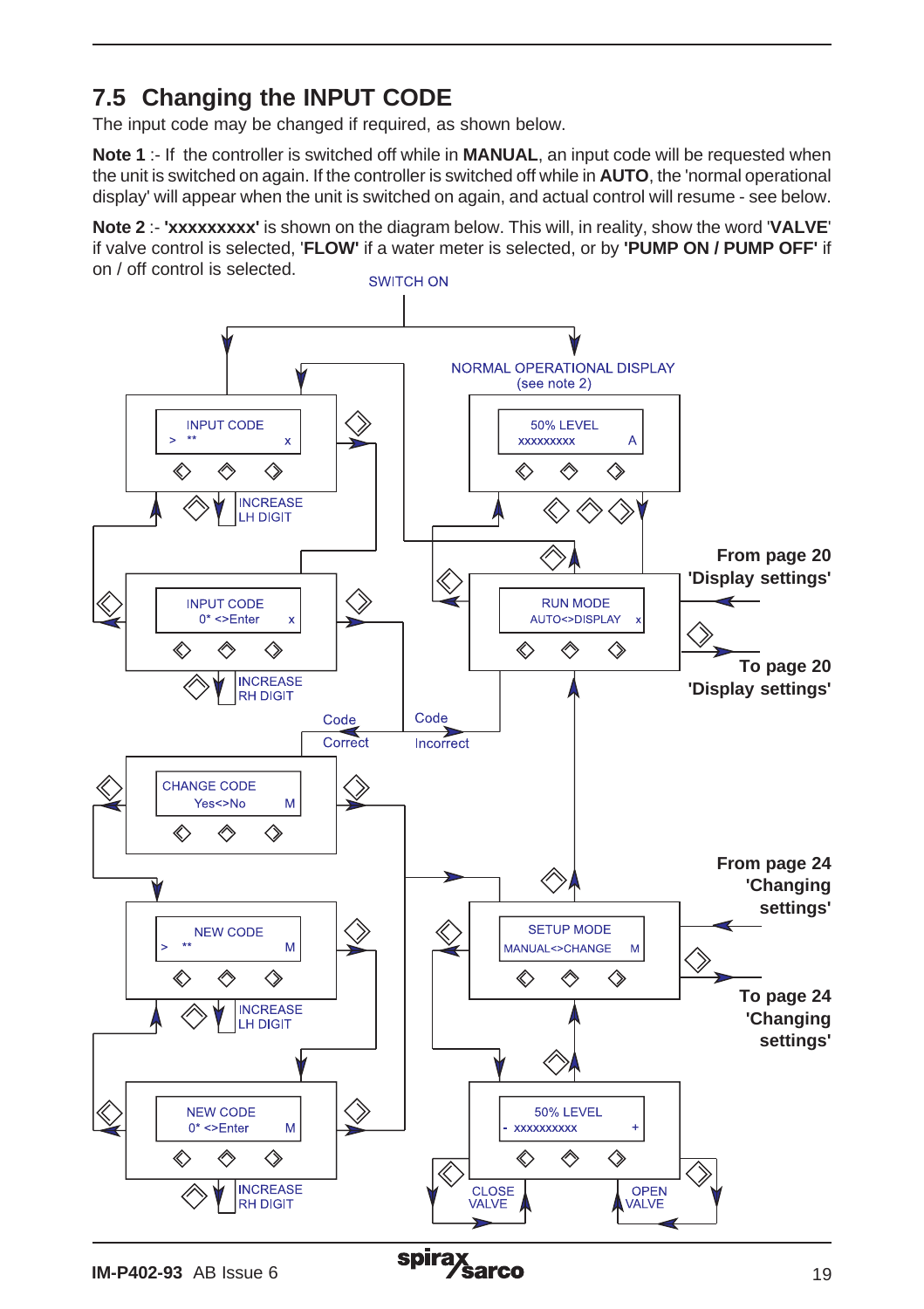The operating modes are accessed as shown in the diagram. Use 'RUN MODE' 'DISPLAY' for familiarisation.

#### **Display settings:-**

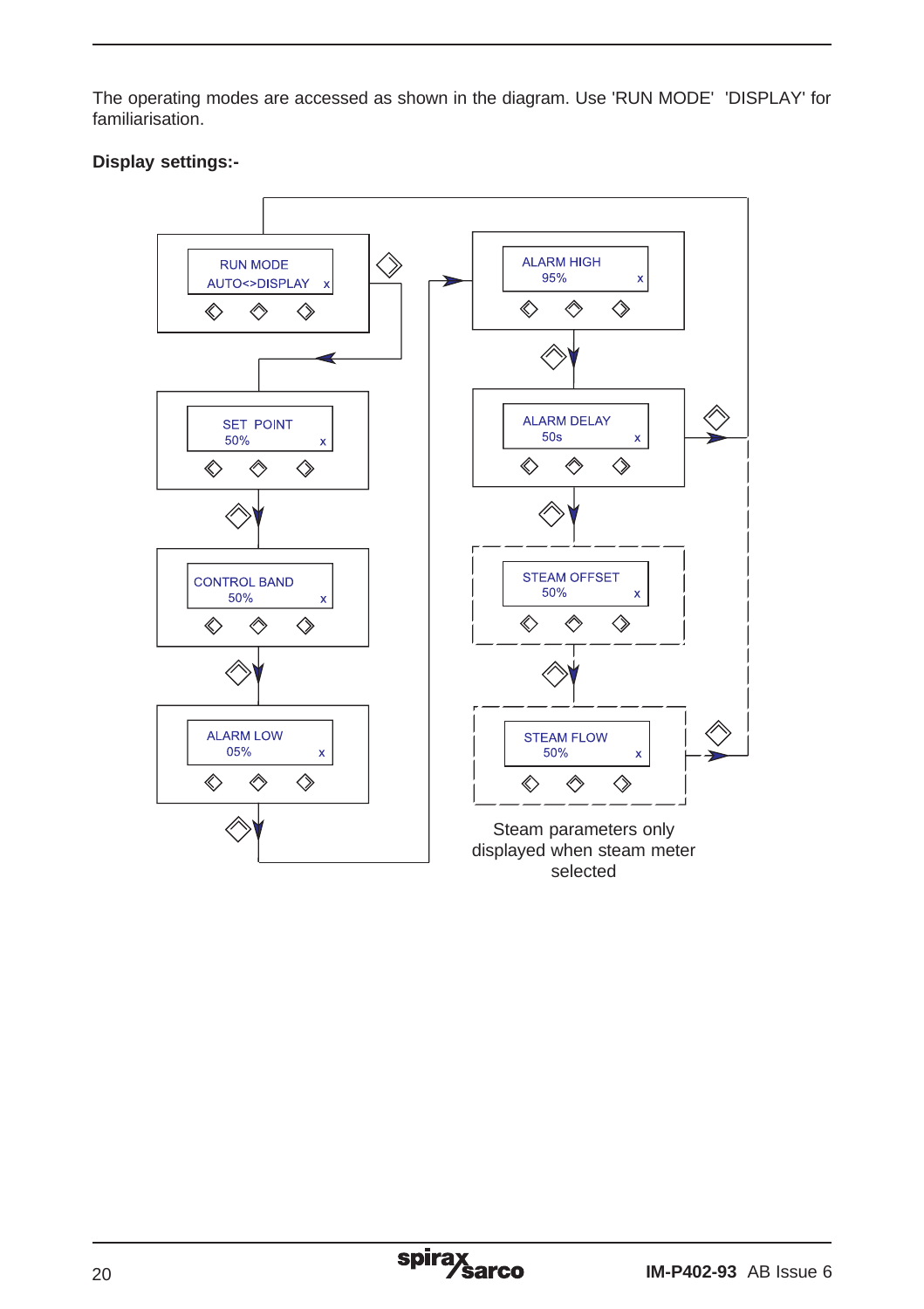The controller is supplied with the following default settings:-

| • Security code                                          | 00                                           |
|----------------------------------------------------------|----------------------------------------------|
| • Control type                                           | Proportional                                 |
| • Pump action                                            | In (boiler water level control, for example) |
| • Input level                                            | $0 - 6V$                                     |
| • Lylinput O/rngdet (level input out of range detect) No |                                              |
| • Set point                                              | 50 %                                         |
| Control band                                             | 50 %                                         |
| • Alarm low                                              | $00\%$                                       |
| • High alarm                                             | 99%                                          |
| • Alarm delay                                            | 00 <sub>s</sub>                              |
| • Lockout on alarm                                       | No                                           |
| • Valve drive                                            | Relay                                        |
| Water meter<br>٠                                         | <b>No</b>                                    |
| • Steam meter                                            | No                                           |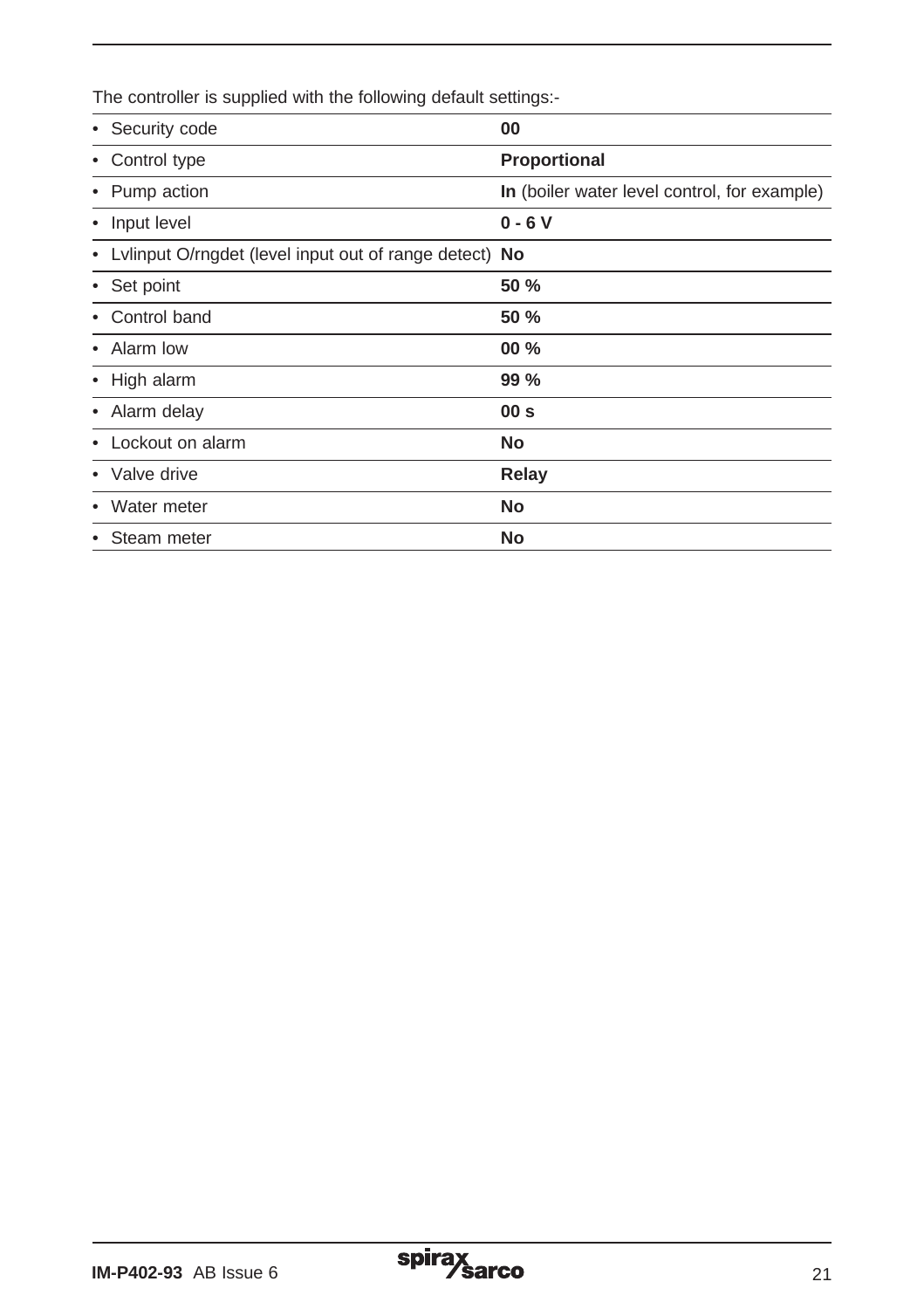# 8. Commissioning - change mode

### **8.0 'Change' mode**

This mode is only used to commission the controller. It allows the controller to be configured to suit the type of input, the type of control, as well as the type of control device (pump or valve) that will be used in the system.

**Note 1** :- If the controller has previously been switched off while in **MANUAL**, an input code will be requested when the unit is switched on again. If the controller is switched off while in **AUTO**, one of the normal operational displays will appear when the unit is switched on again, and actual control will resume.

**Note 2** :- **'xxxxxxxxx'** is shown on the diagram opposite. This will, in reality, show the word **'VALVE'** if valve control is selected, **'FLOW'** if a water meter is selected, or by **'PUMP ON / PUMP OFF'** if on / off control is selected.





#### **Fig. 19 Typical percentages of level settings in a gauge glass** Consult the boiler manufacturer for their recommendations

See Section 8.9 for 'Control band' See Section 8.10 for 'Alarm low' See Section 8.11 for 'Alarm high'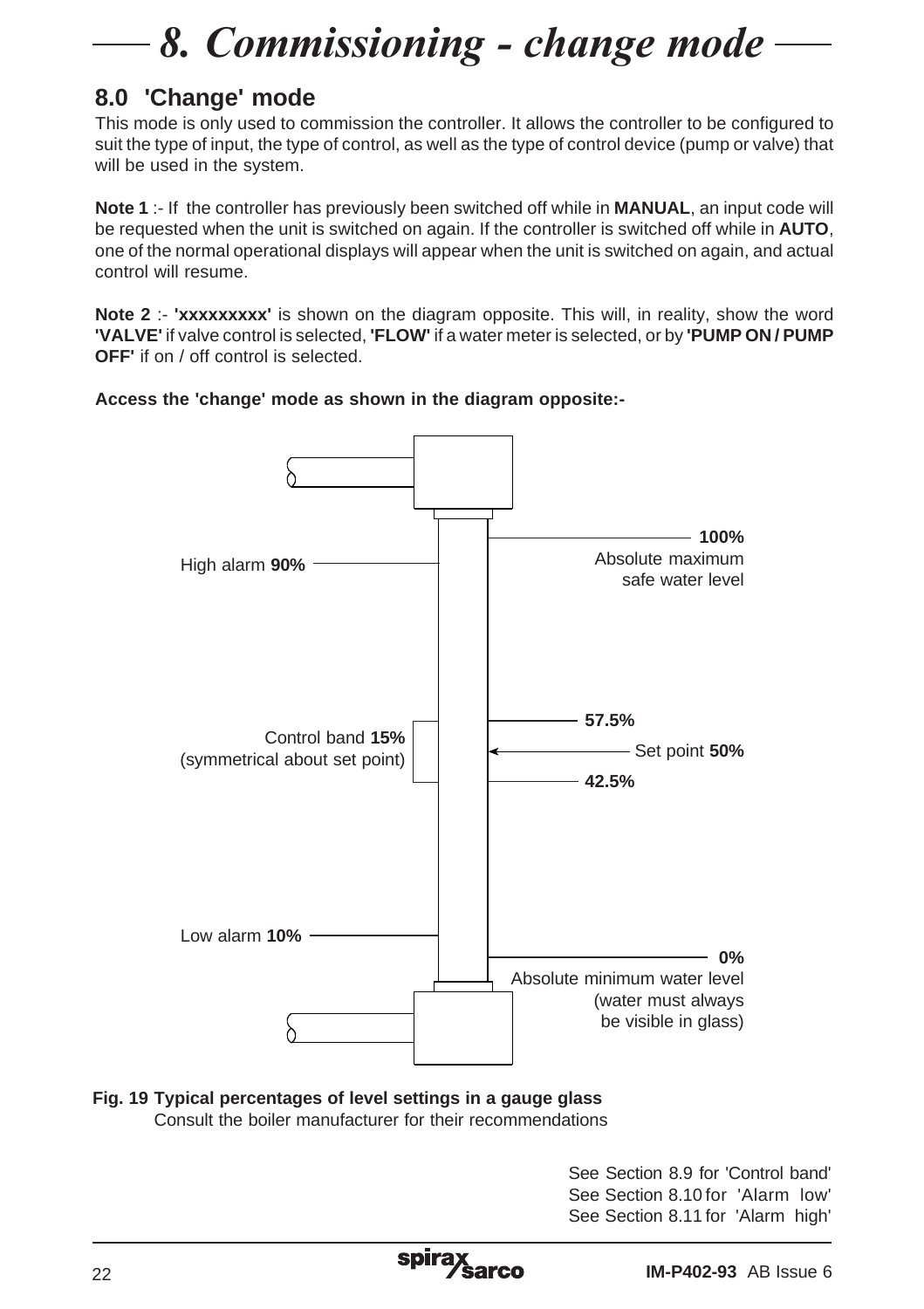

Press the 'right' button to enter change mode and display the first variable, 'CONTROL TYPE'.

**IM-P402-93** AB Issue 6 **Spirax Series 323**<br> **IM-P402-93** AB Issue 6 23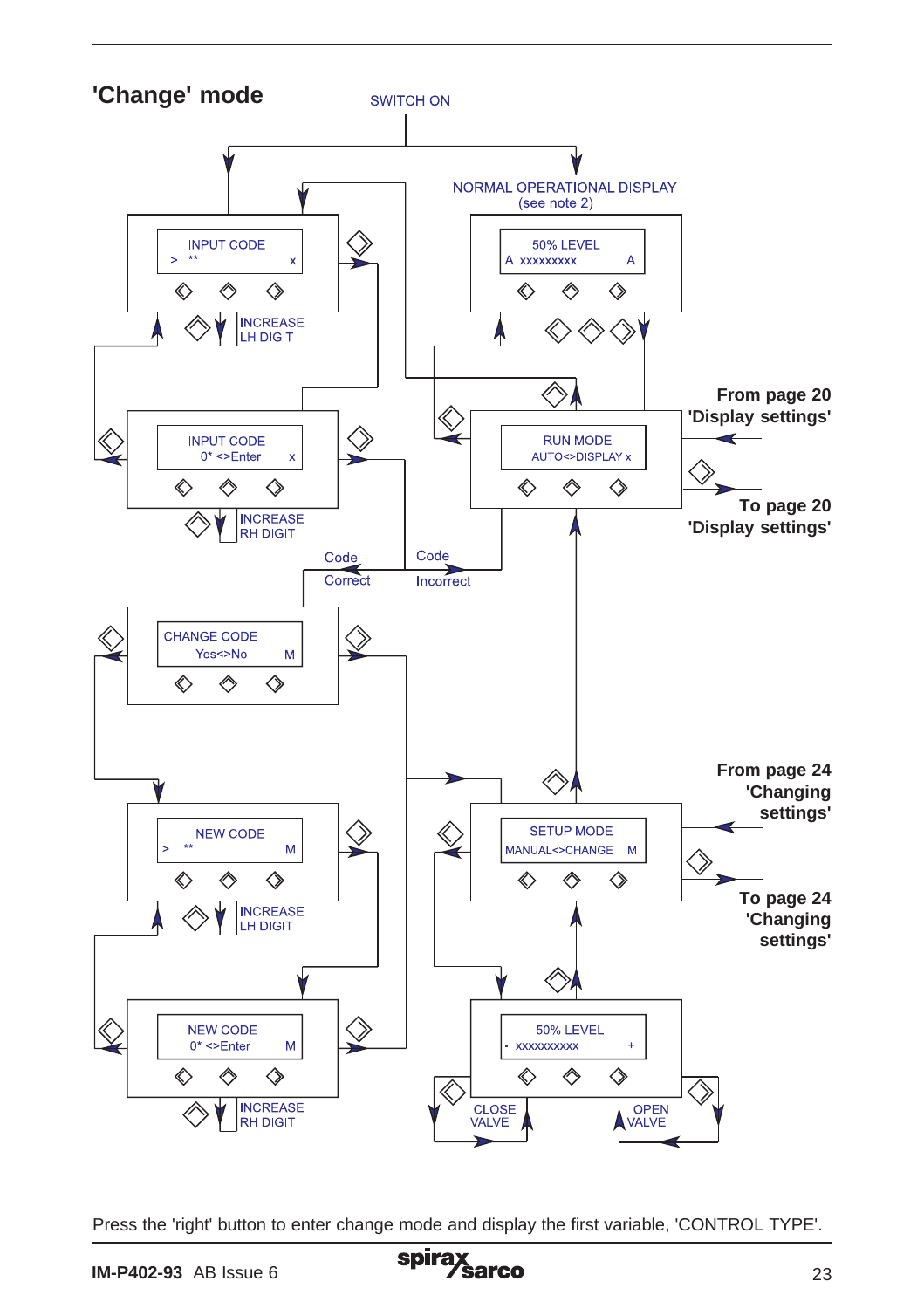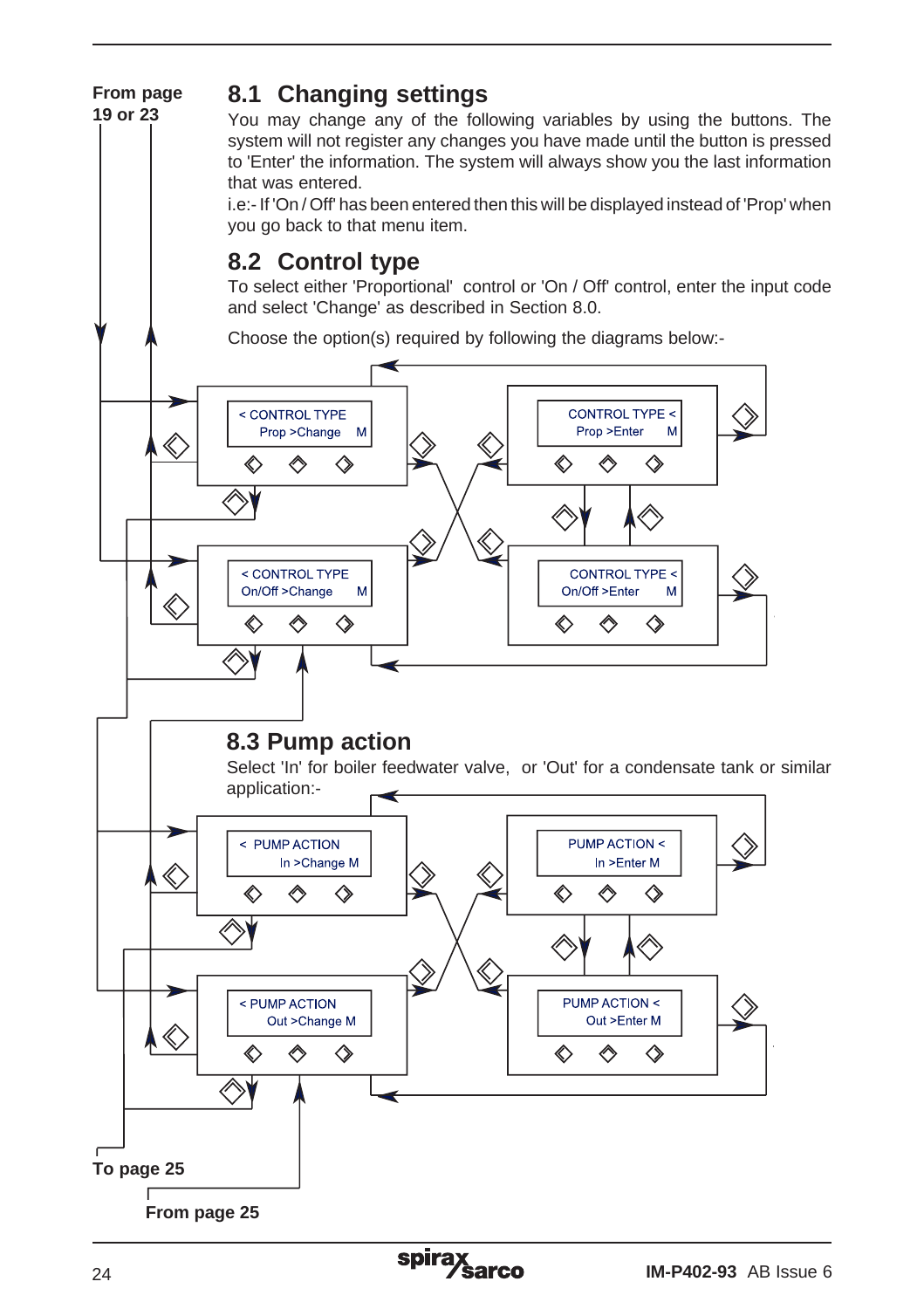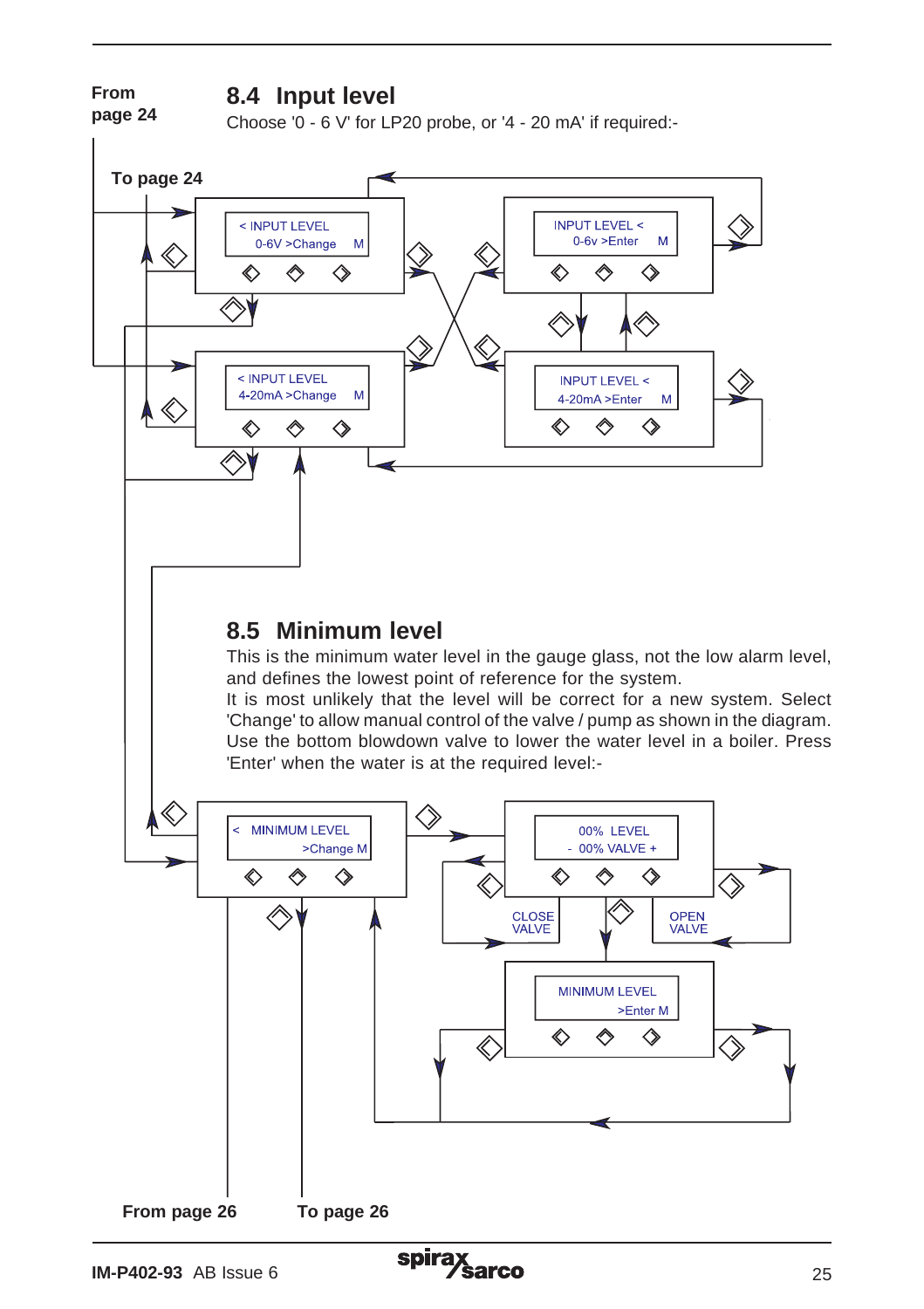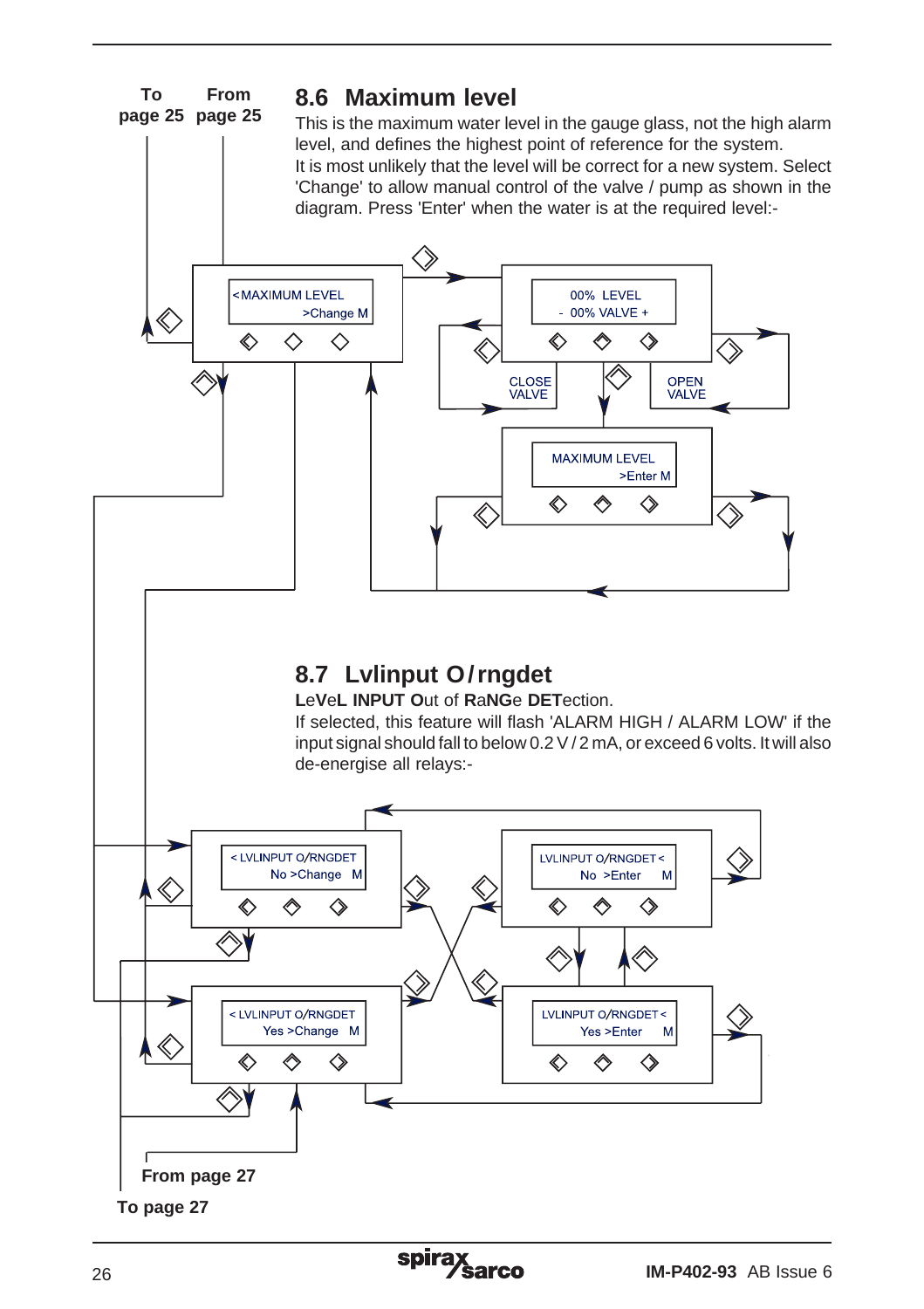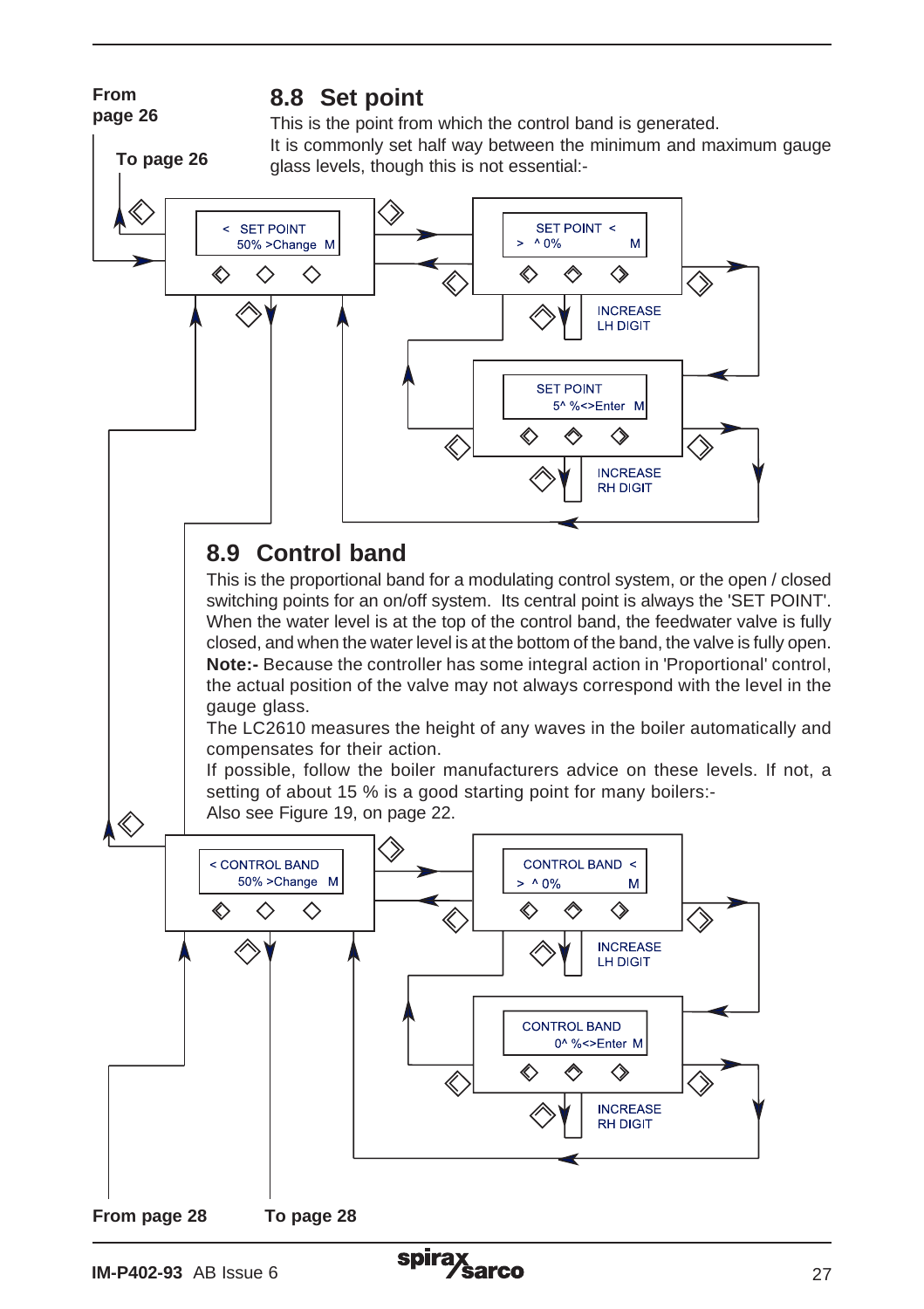

**From page 29 To page 29**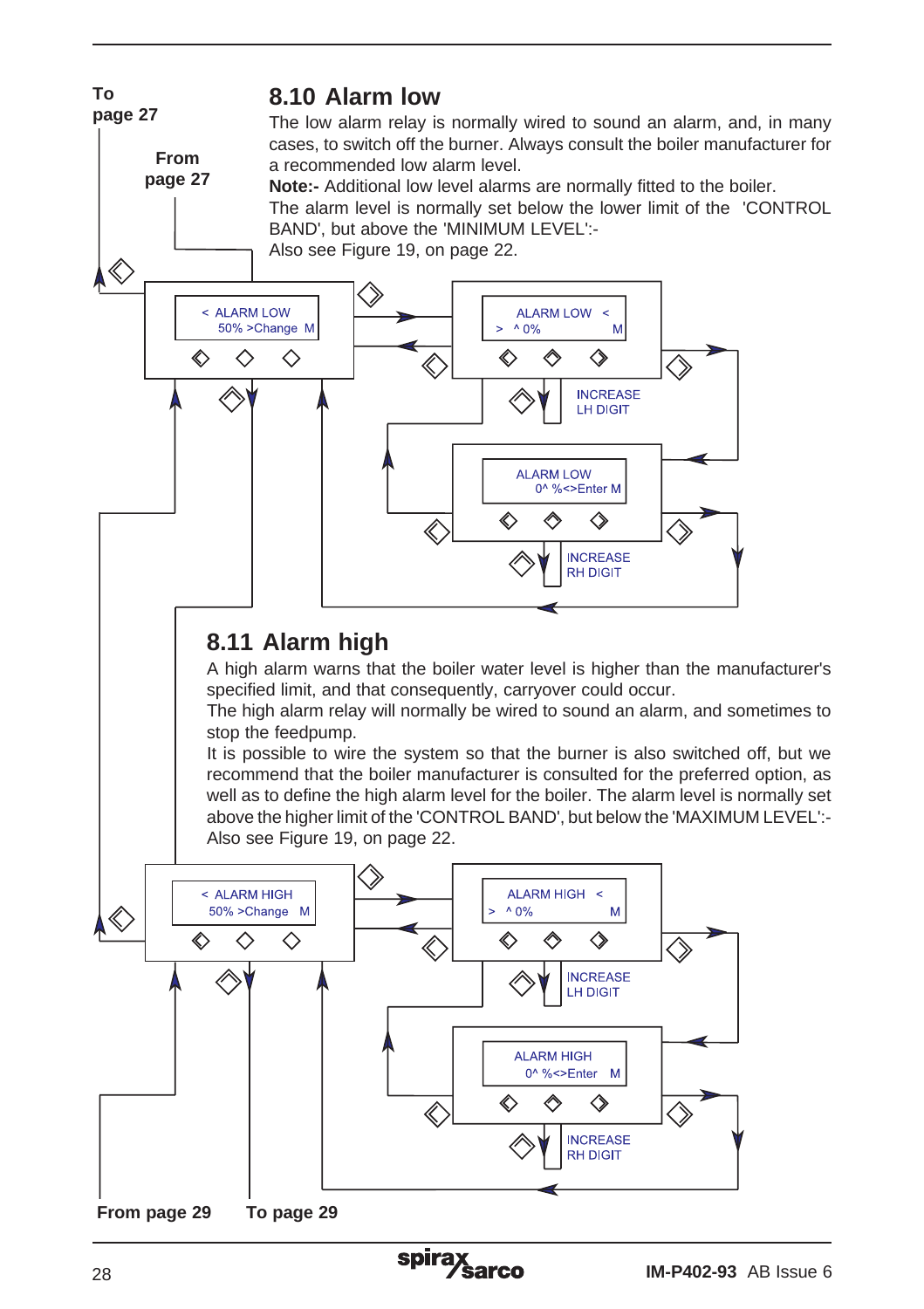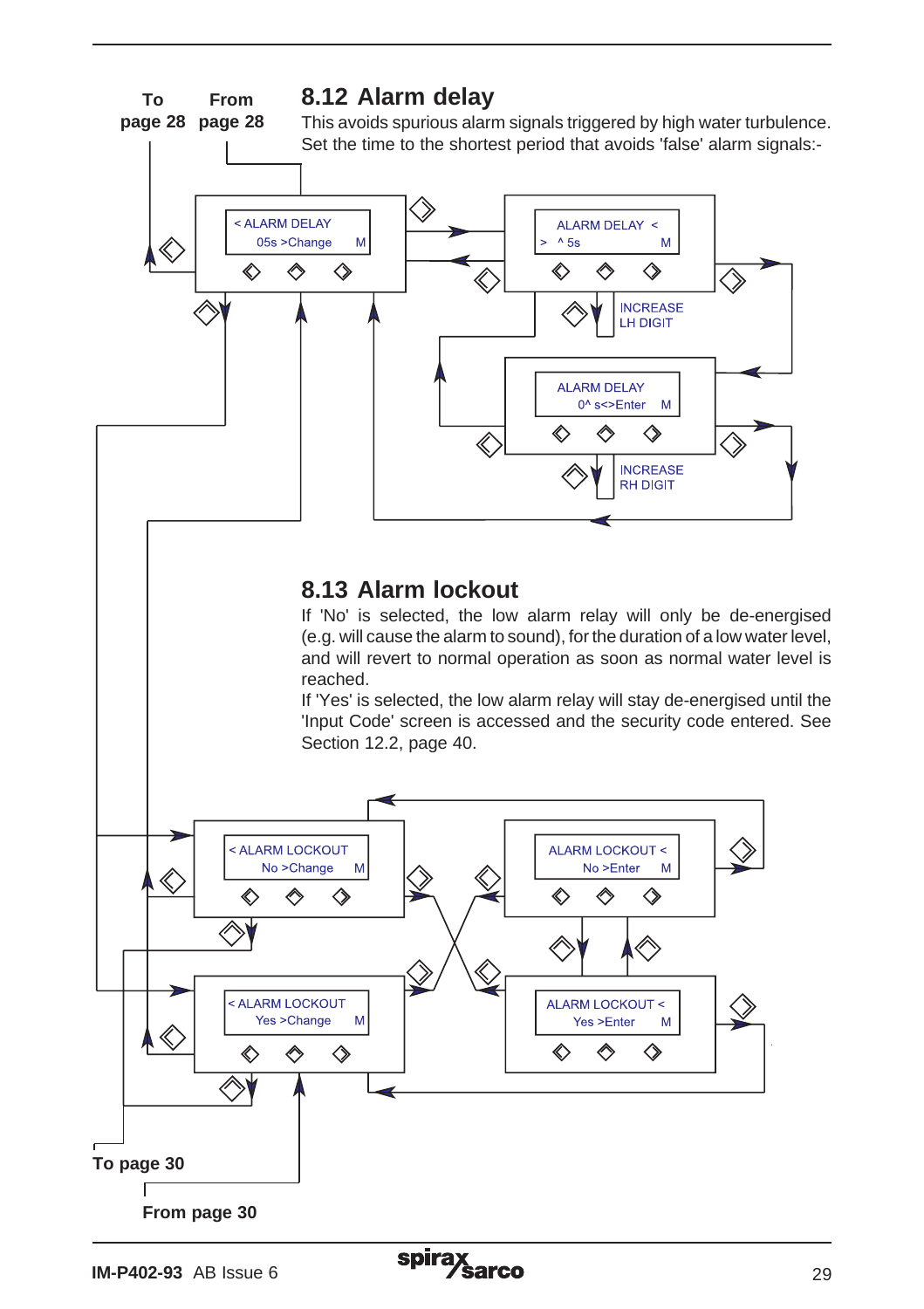

**To water meter selection on page 32**

- **Note:** If the 4 20 mA is selected, to drive a valve/positioner, the controller will output 20 mA when the water level is at the bottom of the control band, and 4 mA at the top. If an inverse output is required, e.g. for a reverse acting valve, select 'pumping out'. Section 8.3, Pump action.
- **Note:** If the 4 20 mA output is not used to drive the valve, the output will represent level with the following limits:- Minimum level (page  $25$ ) = 4 mA (0%) Maximum level (page 26) = 20 mA (100%)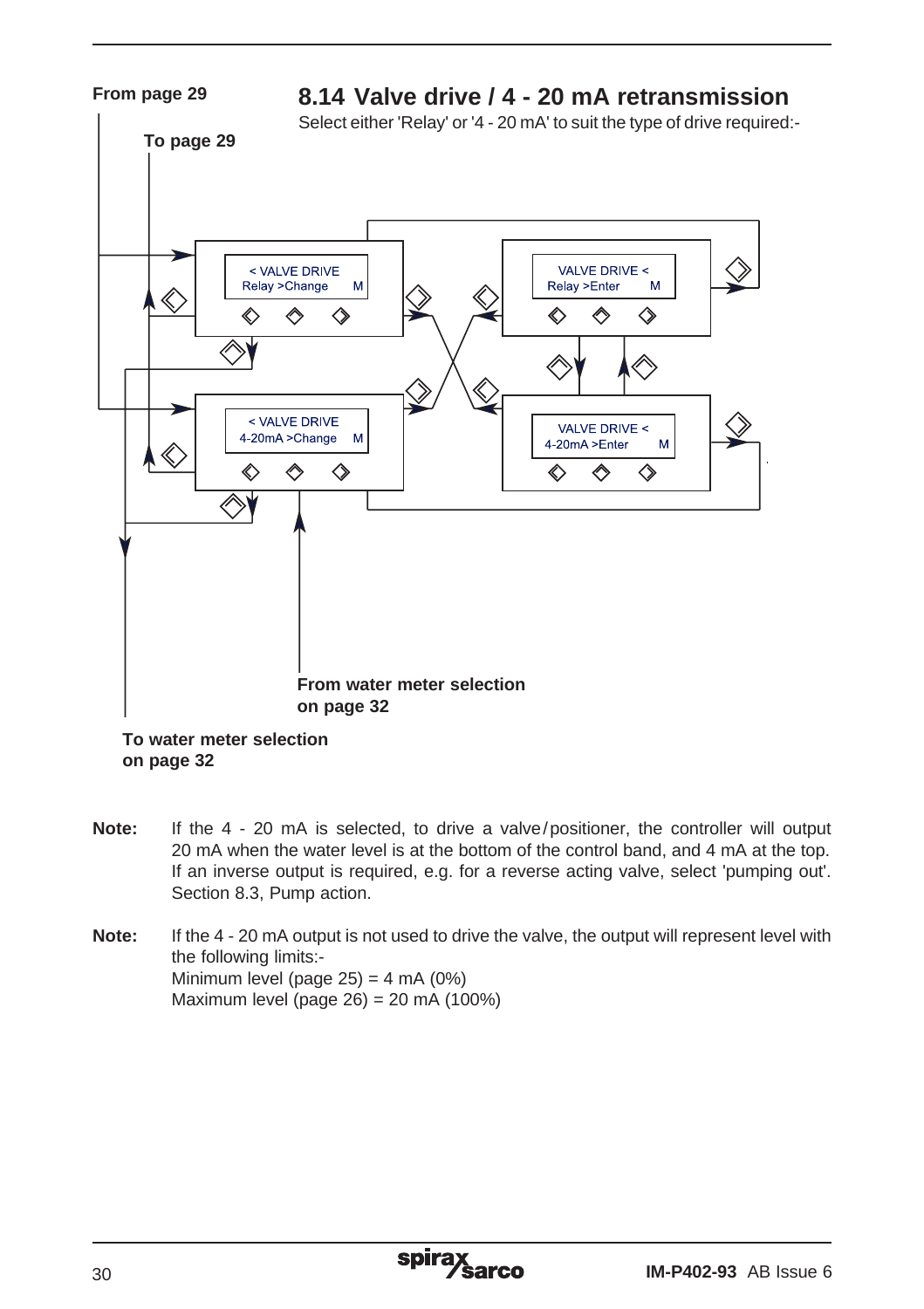#### **8.15 Two and three element control for boilers**

These notes are included at this stage because the subsequent display sequence will vary according to the selections made:-

#### **Two element control**

When a sudden increase in steam demand occurs, boiler pressure will drop, and the steam bubbles in the water will expand. This causes the water level to rise, and the feedwater valve to close. Although the measured level of water has increased, the mass of water will be decreasing, requiring the feedwater valve to open. A two element control system (probe / controller and steam flowmeter) uses the output from the steam flowmeter to alter the control action and prevent the valve closing.

For effective control, it is important to make an accurate assessment of the rise in water level under full steam flow (maximum demand). This rise in water level can vary according to operating conditions, for example steady maximum steam demand, or intermittent, sudden demand, as well as factors such as boiler pressure and water TDS level. There will also be a difference in level between the boiler and the gauge glass under different firing conditions and steam demand.

#### **Three element control**

Under certain conditions where the boiler feedwater pressure varies considerably, perhaps due to other boilers drawing water, three element control is used. A water flowmeter is added to compensate for variations in flow due to pressure variations. The diagram shows the selections available, and how they relate.

#### **8.16 Maximum water**

The water meter needs to be scaled so that it reads 100% at the maximum boiler output. For example, if the maximum boiler capacity is 60% of the maximum on the meter scale, 'Enter' 60%.

#### **8.17 Minimum valve**

The valve has a feedback potentiometer which tells the controller the valve position. Fully close the valve (physically check that it is fully closed) then press 'Enter' to calibrate the minimum potentiometer setting.

#### **8.18 Maximum valve**

The valve has a feedback potentiometer which tells the controller the valve position. Fully open the valve (physically check that it is fully open) then press 'Enter' to calibrate the maximum potentiometer setting.

#### **8.19 Maximum steam**

The steam meter needs to be scaled so that it reads 100% at the maximum boiler output. For example, if the maximum boiler capacity is 60% of the maximum on the meter scale, 'Enter' 60%.

#### **8.20 Steam offset**

This is the estimated rise in 'SET POINT' (as a percentage of the gauge glass) which would occur if the boiler output changed from 0 - 100%. A figure of 20% may be a good starting point for many boilers.

#### **For the display sequence see pages 32 to 35.**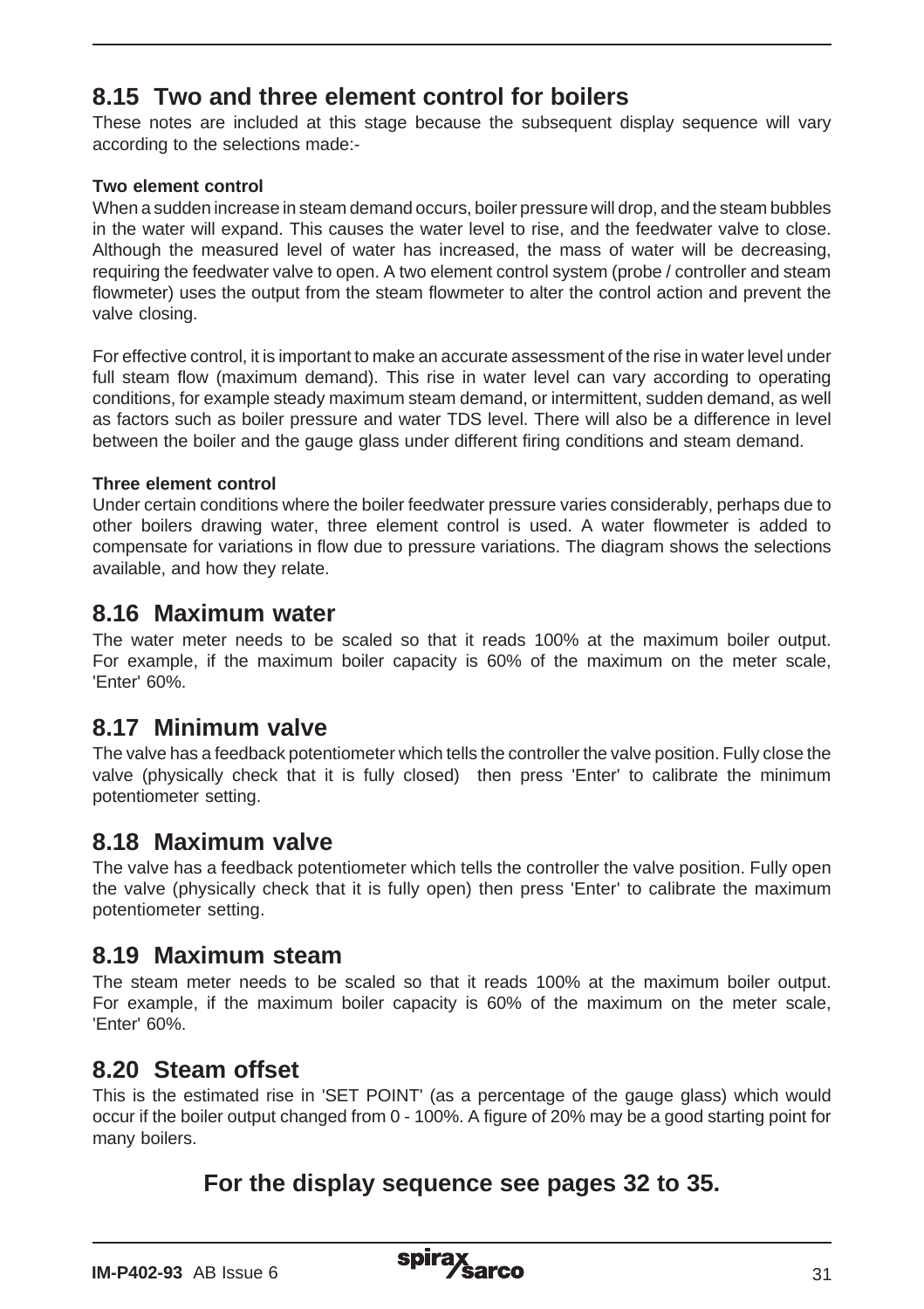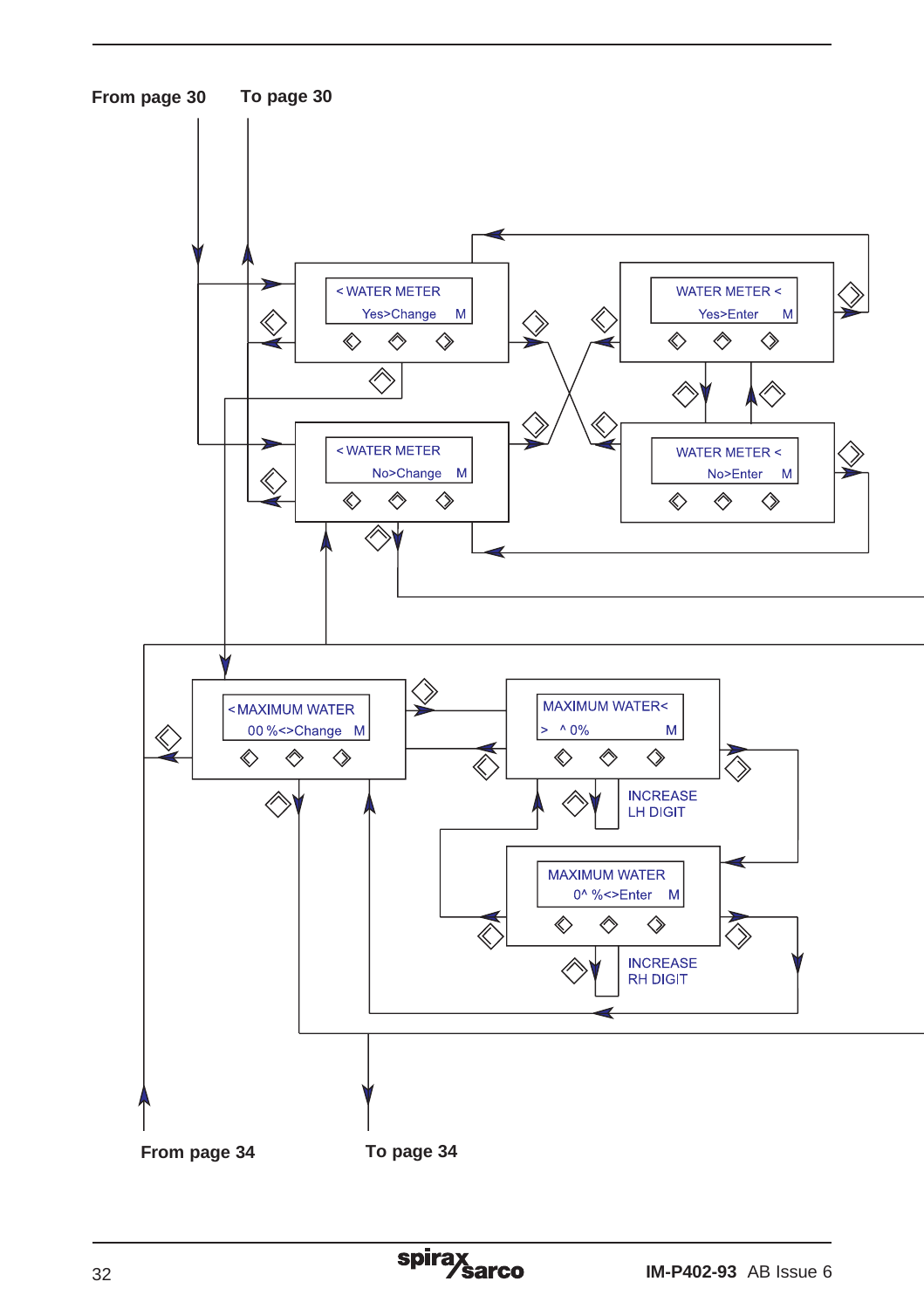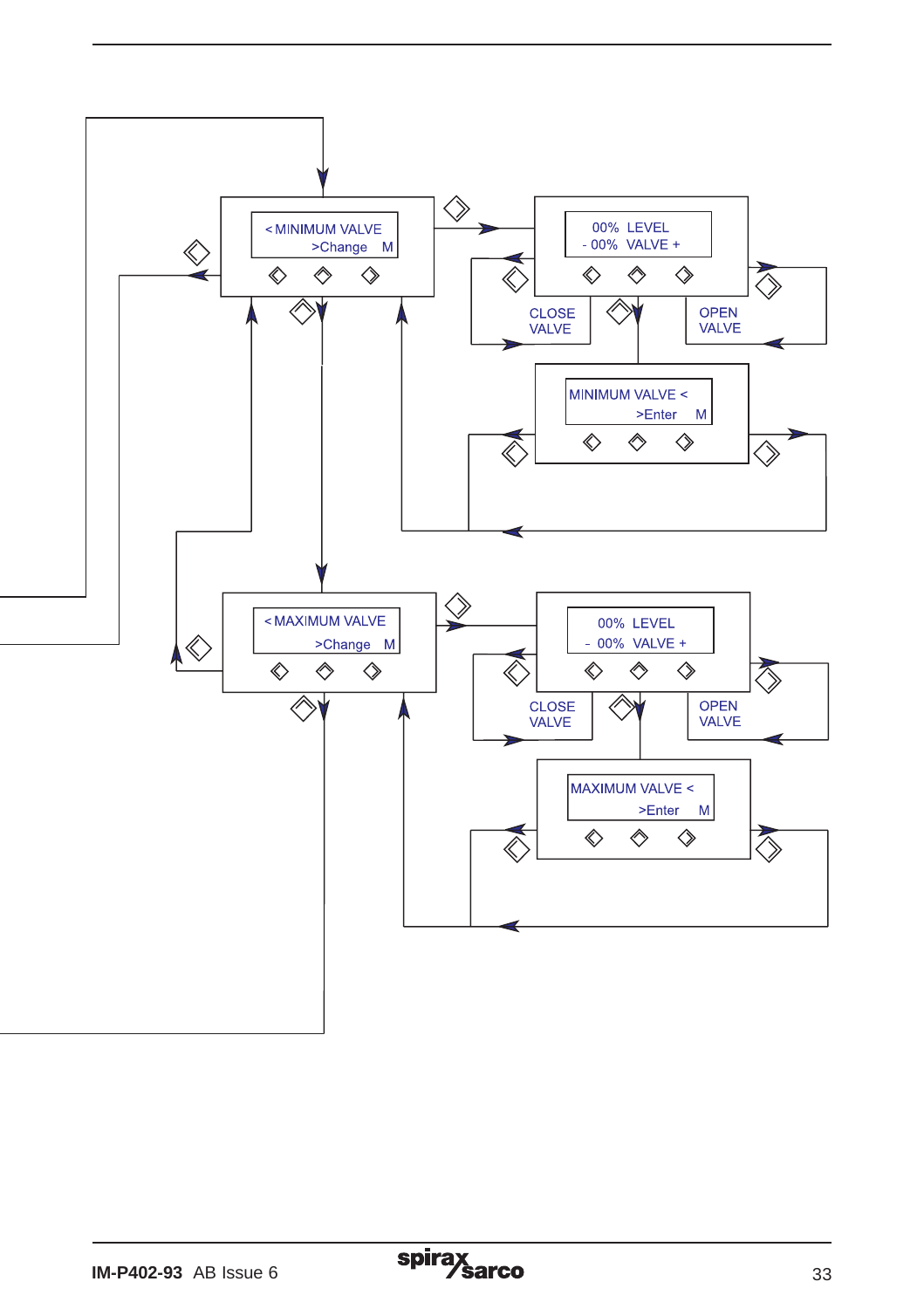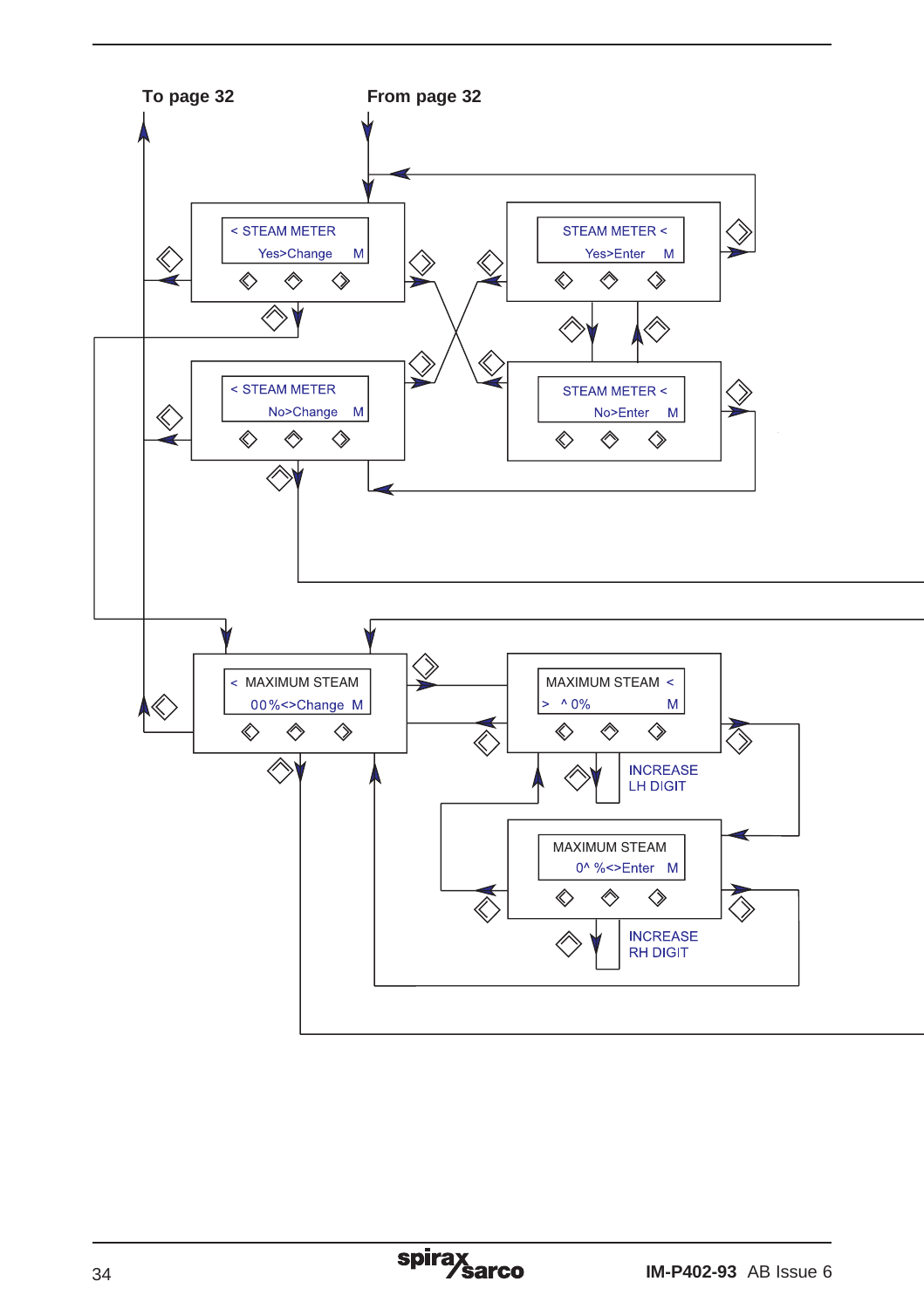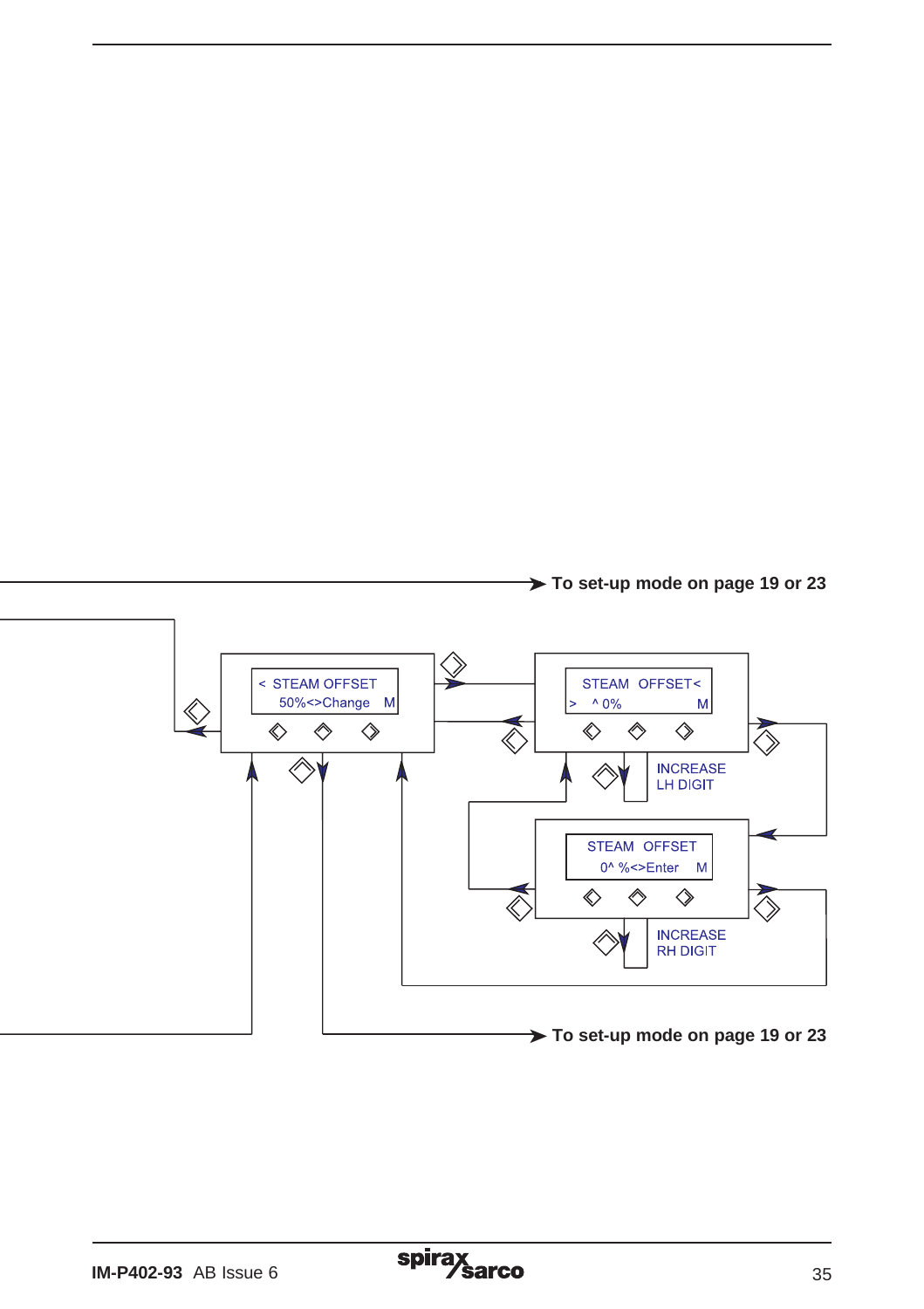## 9. Maintenance

The LC2610 needs no special servicing or maintenance. Boiler water level controls and alarms do, however, need regular testing and inspection. General guidance for the UK is given in Health and Safety Executive Guidance Note PM5.

For specific instructions for Spirax Sarco systems see separate literature.

## *10. Fault finding*

Many faults which occur on commissioning are found to be due to incorrect wiring or setting up, so we recommend that a thorough check is first carried out should there be a problem.

If this has been done and the controller is still not working, make the following checks:-

## **10.1 Display not lit - check: -** Correct voltage selected.

- 
- **-** Live supply connected.
- **-** Neutral connected.
- **-** Fuse not blown.

- **10.2 If a PA20 amplifier is used, check: -** Probe output voltage is between 0 V and 6 Vdc across terminals 7 and 9 of the controller (or terminal 2 and earth on the probe).
	- **-** Probe supply voltage is between 15 Vdc and 35 Vdc across terminals 7 and 8 of the controller (or terminal 1 and earth on the probe).
	- **-** Preamplifier sensitivity is correctly set. (See PA20 IMI).

## **10.3 If a 4 - 20mA input is used, check: -** Loop connections not reversed - (polarity incorrect).

- 
- **10.4 Valve fails to function correctly when proportional (modulating) control is selected (EL5600):**
	- **-** Check that the potentiometer wiring is correct. Voltage across terminals 1 and 2 of the controller should vary from 0 V (valve closed) to 2.1 Vdc (valve open). This voltage can also be measured across terminals 14 and 15 of the potentiometer.

## **10.5 To check that the alarms are functioning: -** Deliberately set them above / below the actual water level.

## **10.6 To check that the feedwater valve and relays are operating: -** Select 'Manual' and use the '<' and '>' buttons to actuate the valve.

#### **10.7 Display indicates both ALARM HIGH and ALARM LOW at the same time:**

**-** Alarm levels incorrectly set - Both high and low alarms must be set to operate outside the control band. **or:-** If the LVLINPUT O/RNGDET feature has been selected:-

**-** Level input out of range - This is most likely to be due to a faulty connection.

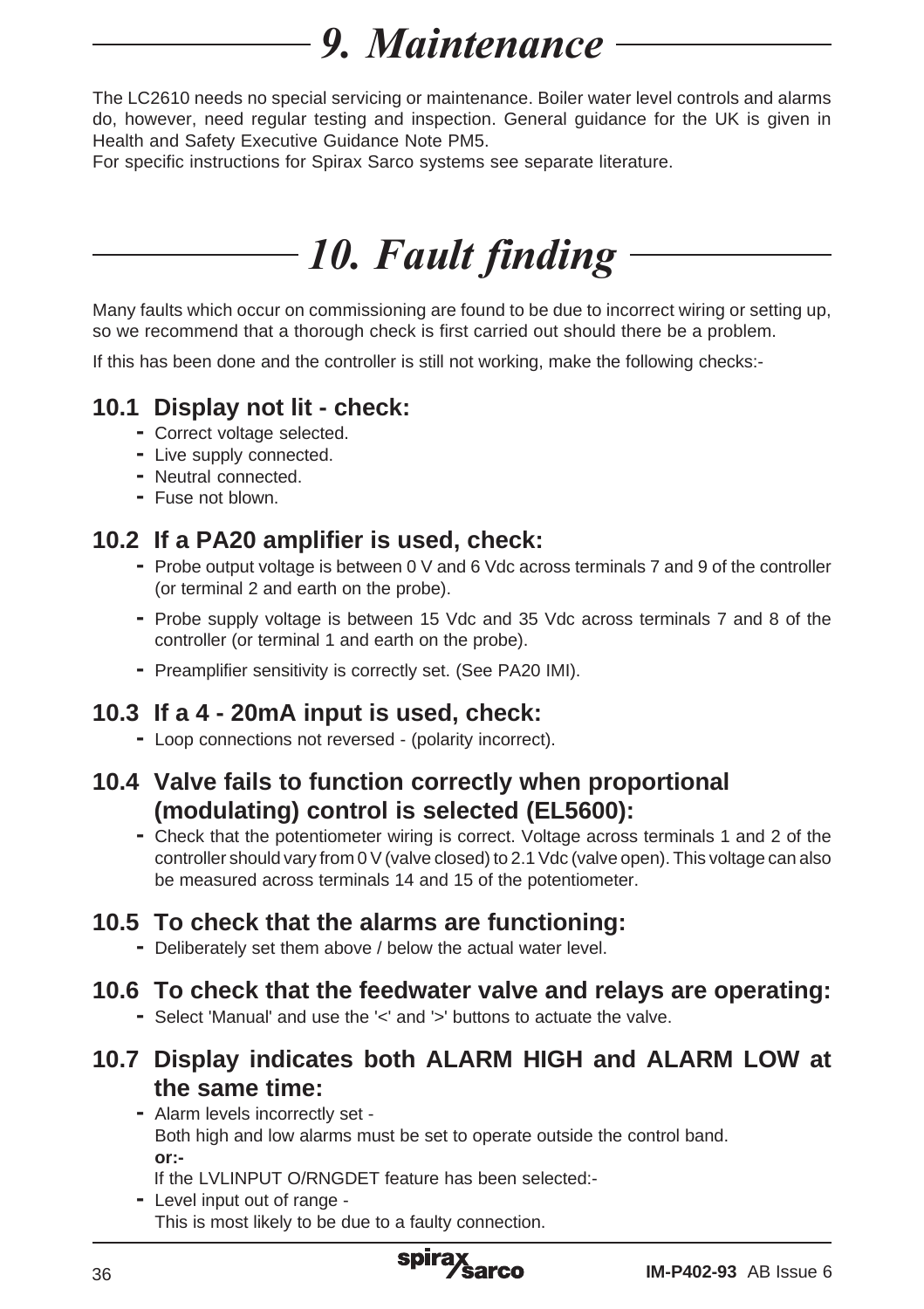## 11. Settings table

This Table shows all changeable options, and enables you to record the security code and settings you have chosen. It provides a convenient reference should future changes be required.

| <b>Changeable options</b>                                          | <b>Default settings</b><br>(as supplied) | Your<br>settings | <b>Changes</b> |
|--------------------------------------------------------------------|------------------------------------------|------------------|----------------|
| CODE (security code)                                               | 00                                       |                  |                |
| <b>CONTROL TYPE-</b>                                               |                                          |                  |                |
| Proportional<br>On / off                                           | Proportional                             |                  |                |
| PUMP ACTION-                                                       |                                          |                  |                |
| (e.g. boiler level control)<br>In<br>(e.g. condensate tank)<br>Out | In                                       |                  |                |
| <b>INPUT LEVEL-</b>                                                |                                          |                  |                |
| 0 - 6 V (Level probe)                                              | $0-6V$                                   |                  |                |
| $4 - 20$ mA                                                        | (Transmitter)                            |                  |                |
| <b>LVLINPUT O/RNGDET</b>                                           | No                                       |                  |                |
| (level input out of range detect)                                  |                                          |                  |                |
| <b>SET POINT</b>                                                   | 50 %                                     |                  |                |
| <b>CONTROL BAND</b>                                                | 50 %                                     |                  |                |
| <b>ALARM LOW</b>                                                   | $00\%$                                   |                  |                |
| <b>ALARM HIGH</b>                                                  | 99%                                      |                  |                |
| <b>ALARM DELAY</b>                                                 | 00 <sub>s</sub>                          |                  |                |
| <b>ALARM LOCKOUT</b>                                               | <b>No</b>                                |                  |                |
| VAI VF DRIVE-                                                      |                                          |                  |                |
| Relay                                                              | Relay                                    |                  |                |
| $4 - 20$ mA                                                        |                                          |                  |                |
| <b>WATER METER</b>                                                 | <b>No</b>                                |                  |                |
| <b>STEAM METER</b>                                                 | <b>No</b>                                |                  |                |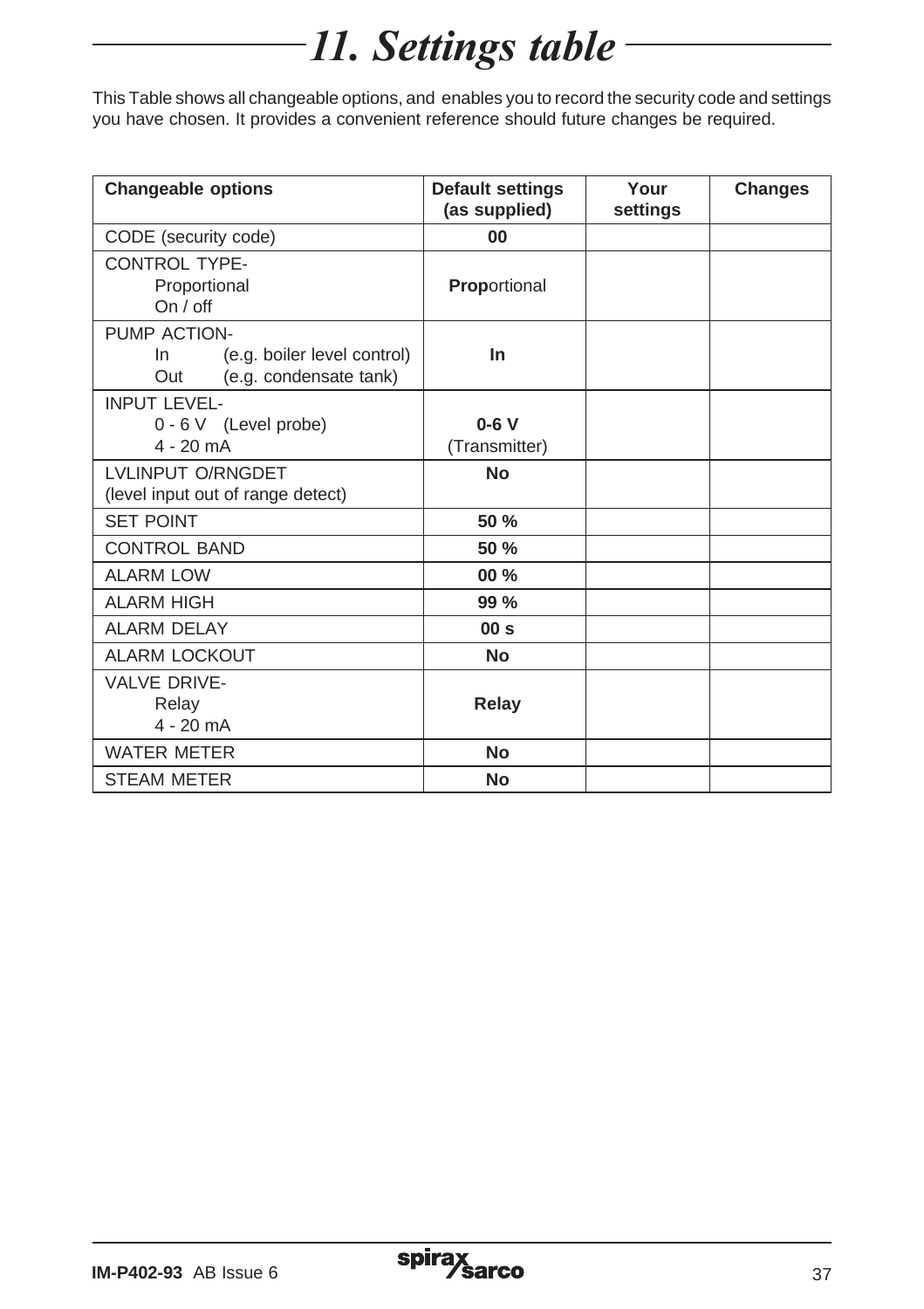## 12. Simplified menu flow chart

### **12.1 Main menu flow chart**

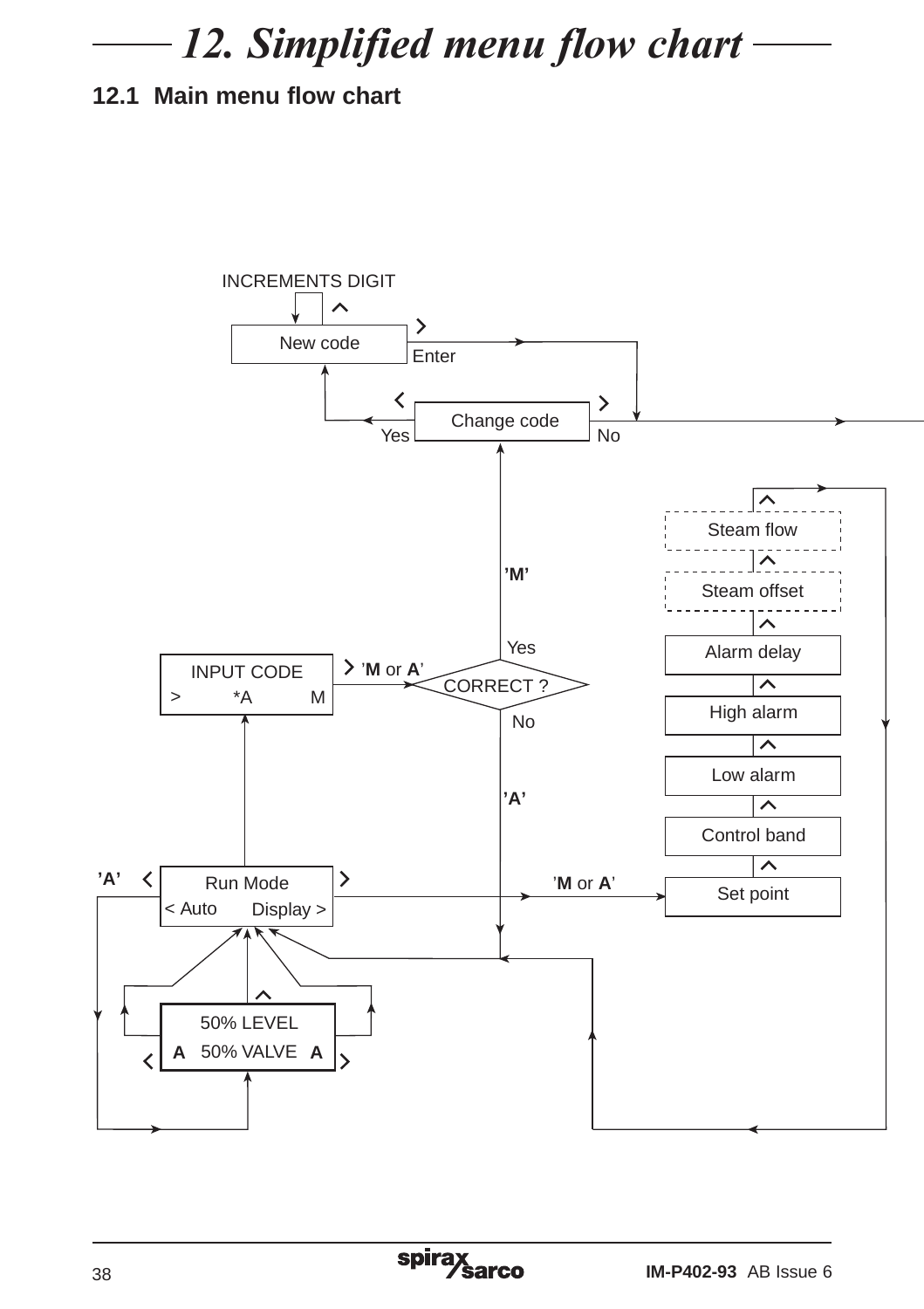